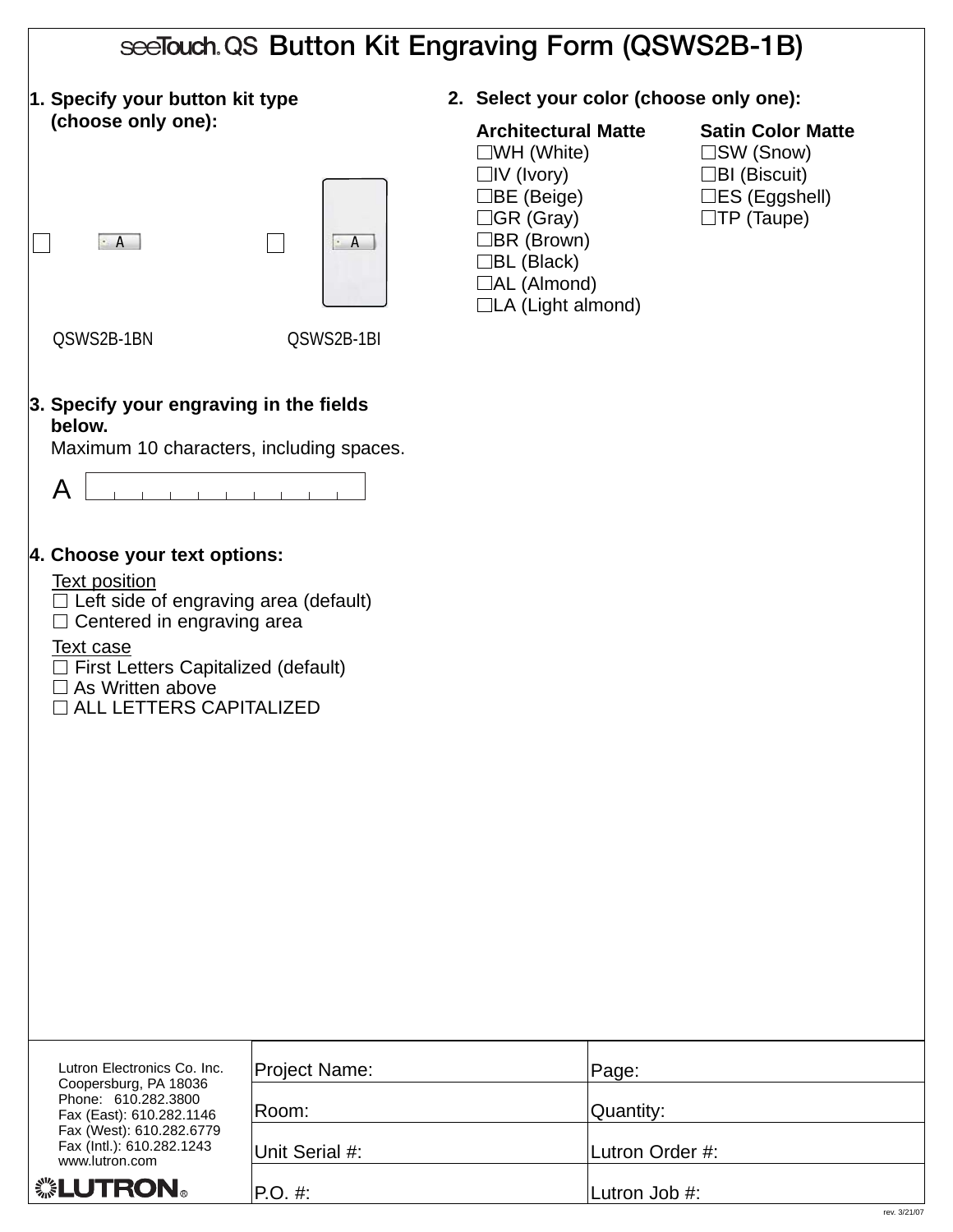|                                                                                                                                                                                                                                                                                                     |                         |                                                                                                                                                                                                                                                                                                                                                                                                                                                                                                                                                                                                    |           | see Touch QS Replacement Kit Engraving Form (QSWS2R-1B)                                                                                                                                                                                                                                                                                                                                                                                                                                       |
|-----------------------------------------------------------------------------------------------------------------------------------------------------------------------------------------------------------------------------------------------------------------------------------------------------|-------------------------|----------------------------------------------------------------------------------------------------------------------------------------------------------------------------------------------------------------------------------------------------------------------------------------------------------------------------------------------------------------------------------------------------------------------------------------------------------------------------------------------------------------------------------------------------------------------------------------------------|-----------|-----------------------------------------------------------------------------------------------------------------------------------------------------------------------------------------------------------------------------------------------------------------------------------------------------------------------------------------------------------------------------------------------------------------------------------------------------------------------------------------------|
| 1. Specify your replacement kit type<br>(choose only one):<br>$\cdot$ A<br>QSWS2R-1BN<br>3. Specify your engraving in the fields<br>below.<br>Maximum 10 characters, including spaces.<br>A<br>4. Choose your text options:<br><b>Text position</b><br>$\Box$ Left side of engraving area (default) | $\cdot$ A<br>QSWS2R-1BI | 2. Select your color (choose only one):<br><b>Architectural Matte</b><br>$\square$ WH (White)<br>$\Box$ IV (Ivory)<br>$\Box$ BE (Beige)<br>$\Box$ GR (Gray)<br>$\Box$ BR (Brown)<br>$\Box$ BL (Black)<br>$\Box$ AL (Almond)<br>$\Box$ LA (Light almond)<br>$\square$ TP (Taupe)<br><b>Architectural Metal</b><br>With black plastic buttons<br>$\Box$ BB (Bright brass)<br>$\Box$ BC (Bright chrome)<br>$\Box$ BN (Bright nickel)<br>□SB (Satin brass)<br>$\square$ SC (Satin chrome)<br>□SN (Satin nickel)<br>$\Box$ QB (Antique brass)<br>$\Box$ QZ (Antique bronze)<br><b>Anodized Aluminum</b> |           | <b>Satin Color Matte</b><br>Insert models only<br>$\Box$ HT (Hot)*<br>$\Box$ MR (Merlot)*<br>$\Box$ PL (Plum)*<br>$\Box$ TQ (Turquoise)*<br>$\square$ SG (Sea glass)*<br>$\Box$ BI (Biscuit)<br>□ES (Eggshell)<br>□SW (Snow)<br>□PD (Palladium)*<br>$\Box$ MN (Midnight)<br>$\square$ SI (Sienna)*<br>$\Box$ TC (Terracotta)*<br>□GB (Greenbriar)*<br>□BG (Bluestone)*<br>$\Box MS$ (Mocha stone)*<br>□GS (Goldstone)*<br>$\Box$ DS (Desert stone)*<br>□ST (Stone)*<br>$\Box$ LS (Limestone)* |
| $\Box$ Centered in engraving area<br><b>Text case</b><br>$\exists$ First Letters Capitalized (default)<br>$\exists$ As Written above<br>$\Box$ ALL LETTERS CAPITALIZED                                                                                                                              |                         | With black plastic buttons<br>□CLA (Clear)<br>$\Box$ BLA (Black)<br>□BRA (Brass)                                                                                                                                                                                                                                                                                                                                                                                                                                                                                                                   |           | *Some satin colors ship with<br>different color buttons.<br>For more information, visit<br>www.lutron.com/seetouch                                                                                                                                                                                                                                                                                                                                                                            |
| Lutron Electronics Co. Inc.<br>Coopersburg, PA 18036                                                                                                                                                                                                                                                | Project Name:           |                                                                                                                                                                                                                                                                                                                                                                                                                                                                                                                                                                                                    | Page:     |                                                                                                                                                                                                                                                                                                                                                                                                                                                                                               |
| Phone: 610.282.3800<br>Fax (East): 610.282.1146<br>Fax (West): 610.282.6779                                                                                                                                                                                                                         | Room:                   |                                                                                                                                                                                                                                                                                                                                                                                                                                                                                                                                                                                                    | Quantity: |                                                                                                                                                                                                                                                                                                                                                                                                                                                                                               |
| Fax (Intl.): 610.282.1243<br>www.lutron.com                                                                                                                                                                                                                                                         | Unit Serial #:          | Lutron Order #:                                                                                                                                                                                                                                                                                                                                                                                                                                                                                                                                                                                    |           |                                                                                                                                                                                                                                                                                                                                                                                                                                                                                               |

P.O. #: <u>Lutron Job #:</u>

*<b><i>* LUTRON。

 $\sqrt{ }$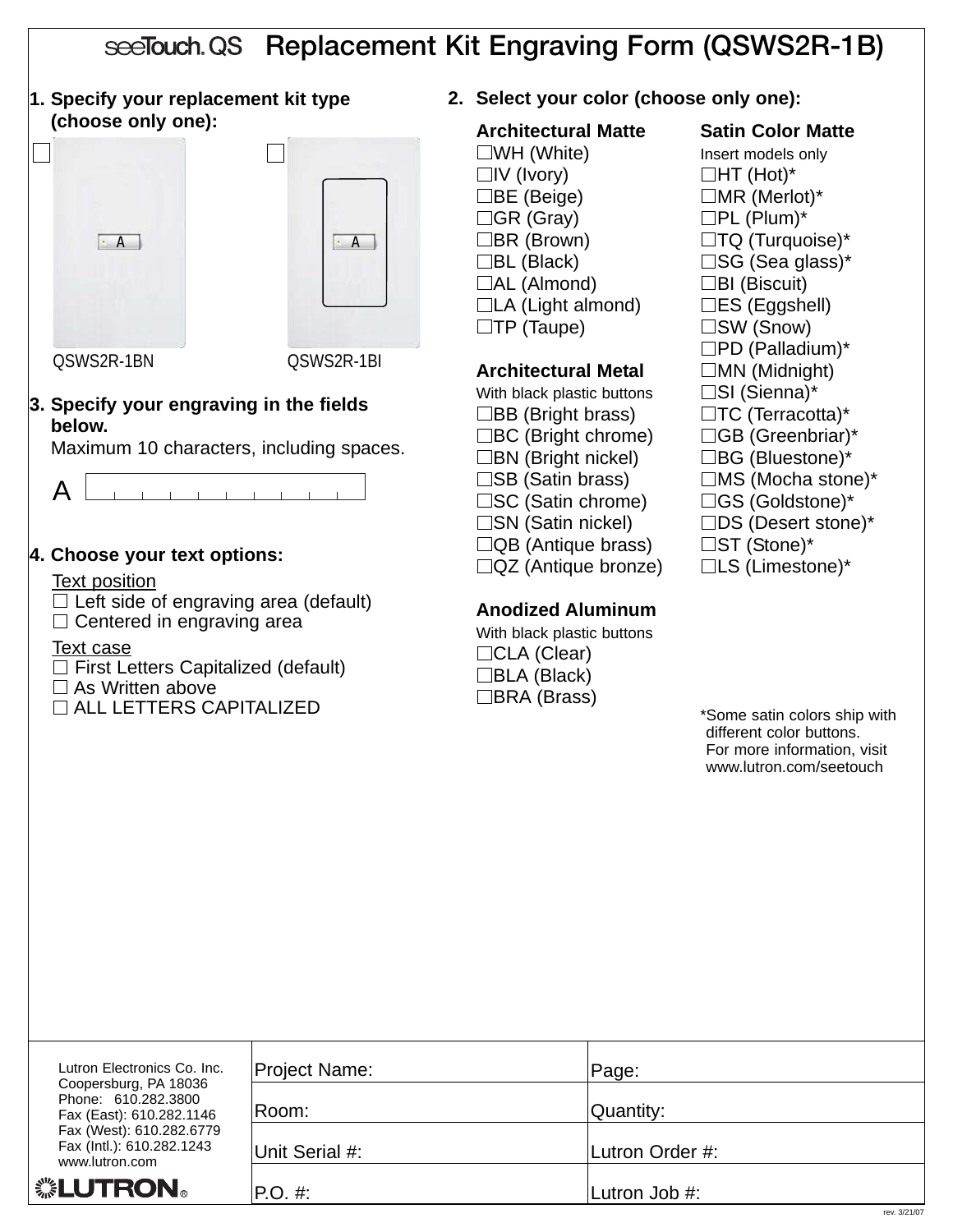| see Touch QS Button Kit Engraving Form (QSWS2B-2B)                                                                                                                                                                                                         |                                         |                                                                                                                                                                                                              |                                                                                                                  |  |  |
|------------------------------------------------------------------------------------------------------------------------------------------------------------------------------------------------------------------------------------------------------------|-----------------------------------------|--------------------------------------------------------------------------------------------------------------------------------------------------------------------------------------------------------------|------------------------------------------------------------------------------------------------------------------|--|--|
| 1. Specify your button kit type                                                                                                                                                                                                                            |                                         | 2. Select your color (choose only one):                                                                                                                                                                      |                                                                                                                  |  |  |
| (choose only one):<br>$\frac{A}{B}$<br>QSWS2B-2BN                                                                                                                                                                                                          | $\mathsf{A}$<br>$\cdot$ B<br>QSWS2B-2BI | <b>Architectural Matte</b><br>$\square$ WH (White)<br>$\Box$ IV (Ivory)<br>$\Box$ BE (Beige)<br>$\Box$ GR (Gray)<br>$\Box$ BR (Brown)<br>$\Box$ BL (Black)<br>$\Box$ AL (Almond)<br>$\Box$ LA (Light almond) | <b>Satin Color Matte</b><br>$\square$ SW (Snow)<br>$\Box$ BI (Biscuit)<br>□ES (Eggshell)<br>$\square$ TP (Taupe) |  |  |
|                                                                                                                                                                                                                                                            |                                         |                                                                                                                                                                                                              |                                                                                                                  |  |  |
| 3. Specify your engraving in the fields<br>below.<br>Maximum 10 characters, including spaces.                                                                                                                                                              |                                         |                                                                                                                                                                                                              |                                                                                                                  |  |  |
| A                                                                                                                                                                                                                                                          |                                         |                                                                                                                                                                                                              |                                                                                                                  |  |  |
| B                                                                                                                                                                                                                                                          |                                         |                                                                                                                                                                                                              |                                                                                                                  |  |  |
| 4. Choose your text options:<br><b>Text position</b><br>$\Box$ Left side of engraving area (default)<br>$\Box$ Centered in engraving area<br>Text case<br>First Letters Capitalized (default)<br>$\Box$ As Written above<br>$\Box$ ALL LETTERS CAPITALIZED |                                         |                                                                                                                                                                                                              |                                                                                                                  |  |  |
| Lutron Electronics Co. Inc.<br>Coopersburg, PA 18036                                                                                                                                                                                                       | Project Name:                           | Page:                                                                                                                                                                                                        |                                                                                                                  |  |  |
| Phone: 610.282.3800<br>Fax (East): 610.282.1146                                                                                                                                                                                                            | Room:                                   | Quantity:                                                                                                                                                                                                    |                                                                                                                  |  |  |
| Fax (West): 610.282.6779<br>Fax (Intl.): 610.282.1243<br>www.lutron.com                                                                                                                                                                                    | Unit Serial #:                          | Lutron Order #:                                                                                                                                                                                              |                                                                                                                  |  |  |
| ▒LUTRON。                                                                                                                                                                                                                                                   | P.O. #:                                 | Lutron Job #:                                                                                                                                                                                                |                                                                                                                  |  |  |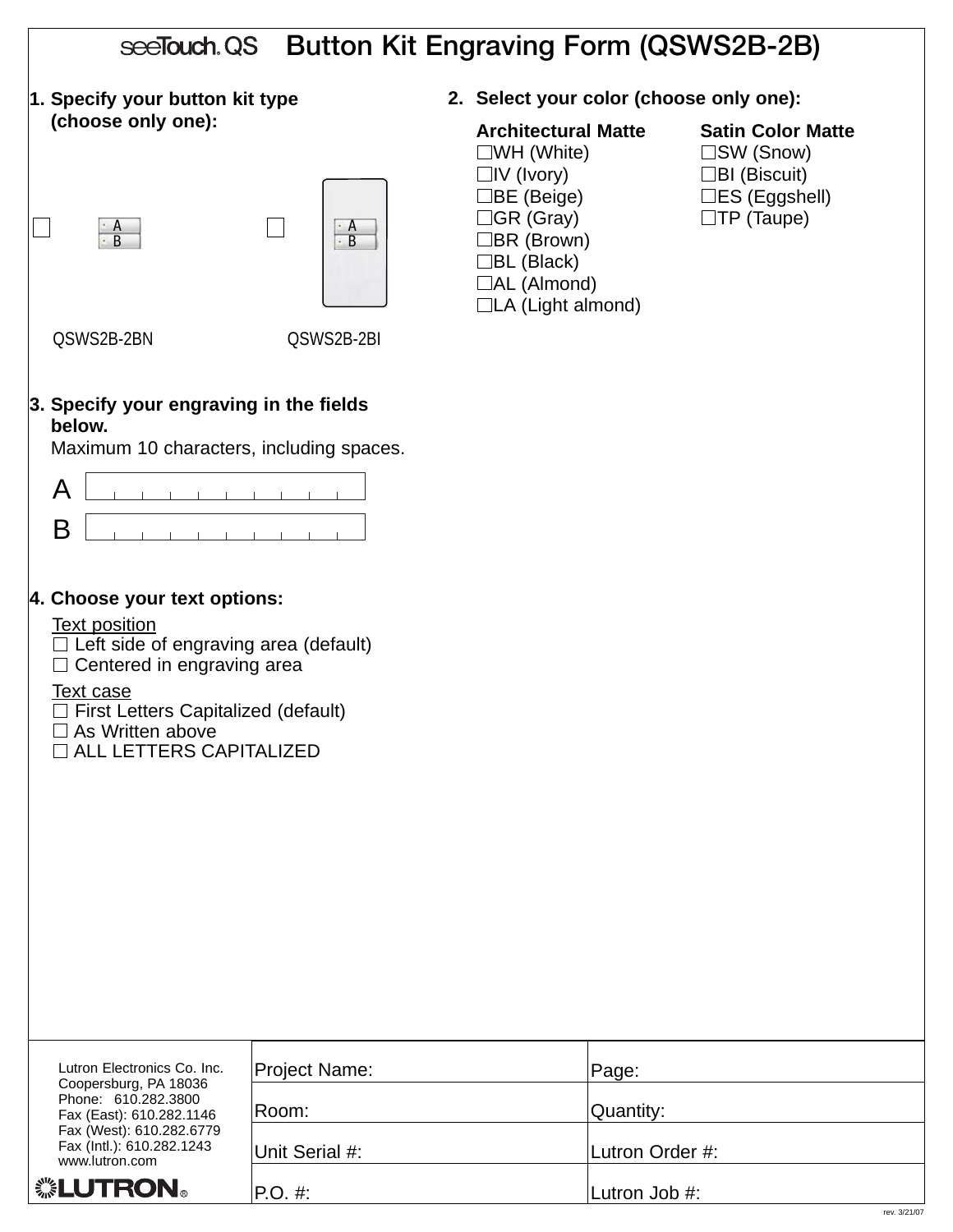# see Touch QS Replacement Kit Engraving Form (QSWS2R-2B)

**1. Specify your replacement kit type (choose only one):**



QSWS2R-2BN QSWS2R-2BI

### **3. Specify your engraving in the fields below.**

Maximum 10 characters, including spaces.



# **4. Choose your text options:**

#### Text position

 $\Box$  Left side of engraving area (default)  $\Box$  Centered in engraving area

#### Text case

 $\Box$  First Letters Capitalized (default)

- $\Box$  As Written above
- $\Box$  ALL LETTERS CAPITALIZED

# **2. Select your color (choose only one):**

#### **Architectural Matte Satin Color Matte**  $\square$ WH (White) **Insert models only**  $\Box$ IV (Ivory)  $\Box$ HT (Hot)\*  $\Box$ BE (Beige)  $\Box$ MR (Merlot)\*  $\Box$ GR (Gray)  $\Box$ PL (Plum)\*  $\Box$ BR (Brown)  $\Box$ TQ (Turquoise)\*  $\Box$ BL (Black)  $\Box$ SG (Sea glass)\*  $\Box$ AL (Almond)  $\Box$ BI (Biscuit)  $\Box$ LA (Light almond)  $\Box$ ES (Eggshell)  $\square$ TP (Taupe)  $\square$ SW (Snow)

# **Architectural Metal MN** (Midnight)

With black plastic buttons  $\square$  SI (Sienna)\*  $\Box$ BB (Bright brass)  $\Box$ TC (Terracotta)\*  $\Box BC$  (Bright chrome)  $\Box GB$  (Greenbriar)\*  $\Box$ BN (Bright nickel)  $\Box$ BG (Bluestone)\*  $\square$ SB (Satin brass)  $\square$ MS (Mocha stone)\* □SC (Satin chrome) □GS (Goldstone)\*  $\square$ SN (Satin nickel)  $\square$ DS (Desert stone)\*  $\Box$ QB (Antique brass)  $\Box$ ST (Stone)\*  $\Box$ QZ (Antique bronze)  $\Box$ LS (Limestone)\*

# **Anodized Aluminum**

With black plastic buttons □CLA (Clear) BLA (Black) □BRA (Brass)

 $\square$ PD (Palladium)\*

| Lutron Electronics Co. Inc.                                              | Project Name:  | Page:           |
|--------------------------------------------------------------------------|----------------|-----------------|
| Coopersburg, PA 18036<br>Phone: 610.282.3800<br>Fax (East): 610.282.1146 | Room:          | Quantity:       |
| Fax (West): 610.282.6779<br>Fax (Intl.): 610.282.1243<br>www.lutron.com  | Unit Serial #: | Lutron Order #: |
| <b>"LUTRON</b>                                                           | $P.O. \#$      | Lutron Job #:   |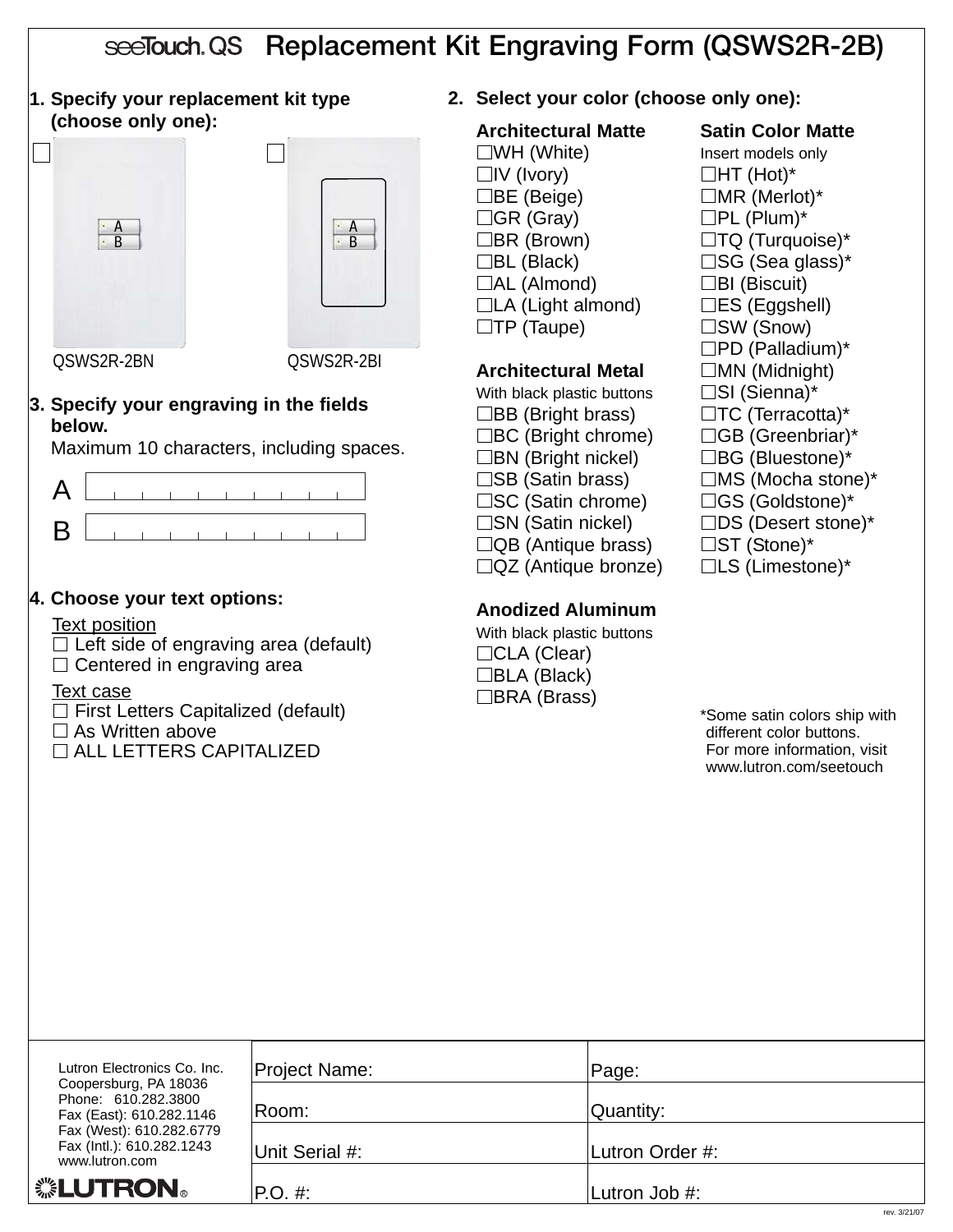| see Touch QS Button Kit Engraving Form (QSWS2B-3B)                                                                                                                                                                                                                     |                                            |                                                                                                                                                                                              |                                                                                                                        |  |  |  |
|------------------------------------------------------------------------------------------------------------------------------------------------------------------------------------------------------------------------------------------------------------------------|--------------------------------------------|----------------------------------------------------------------------------------------------------------------------------------------------------------------------------------------------|------------------------------------------------------------------------------------------------------------------------|--|--|--|
| 1. Specify your button kit type                                                                                                                                                                                                                                        |                                            | 2. Select your color (choose only one):                                                                                                                                                      |                                                                                                                        |  |  |  |
| (choose only one):<br>$\frac{A}{B}$<br>$\cdot c$<br>QSWS2B-3BN                                                                                                                                                                                                         | ÷Α<br>$\cdot$ B<br>$\cdot$ C<br>QSWS2B-3BI | <b>Architectural Matte</b><br>$\square$ WH (White)<br>$\Box$ IV (Ivory)<br>∃BE (Beige) ∶<br>∃GR (Gray)<br>$\Box$ BR (Brown)<br>$\Box$ BL (Black)<br>$\Box$ AL (Almond)<br>□LA (Light almond) | <b>Satin Color Matte</b><br>$\square$ SW (Snow)<br>$\Box$ BI (Biscuit)<br>$\Box$ ES (Eggshell)<br>$\square$ TP (Taupe) |  |  |  |
| 3. Specify your engraving in the fields<br>below.<br>Maximum 10 characters, including spaces.                                                                                                                                                                          |                                            |                                                                                                                                                                                              |                                                                                                                        |  |  |  |
| A<br>B<br>C                                                                                                                                                                                                                                                            |                                            |                                                                                                                                                                                              |                                                                                                                        |  |  |  |
| 4. Choose your text options:<br><b>Text position</b><br>Left side of engraving area (default)<br>Centered in engraving area<br>$\Box$<br><b>Text case</b><br>$\Box$ First Letters Capitalized (default)<br>$\Box$ As Written above<br><b>O ALL LETTERS CAPITALIZED</b> |                                            |                                                                                                                                                                                              |                                                                                                                        |  |  |  |
| Lutron Electronics Co. Inc.<br>Coopersburg, PA 18036                                                                                                                                                                                                                   | <b>Project Name:</b>                       | Page:                                                                                                                                                                                        |                                                                                                                        |  |  |  |
| Phone: 610.282.3800<br>Fax (East): 610.282.1146<br>Fax (West): 610.282.6779                                                                                                                                                                                            | Room:                                      | Quantity:                                                                                                                                                                                    |                                                                                                                        |  |  |  |
| Fax (Intl.): 610.282.1243<br>www.lutron.com                                                                                                                                                                                                                            | Unit Serial #:                             | Lutron Order #:                                                                                                                                                                              |                                                                                                                        |  |  |  |
| <b>. LUTRON</b>                                                                                                                                                                                                                                                        | P.O. #:                                    | Lutron Job #:                                                                                                                                                                                | rev. 3/21/07                                                                                                           |  |  |  |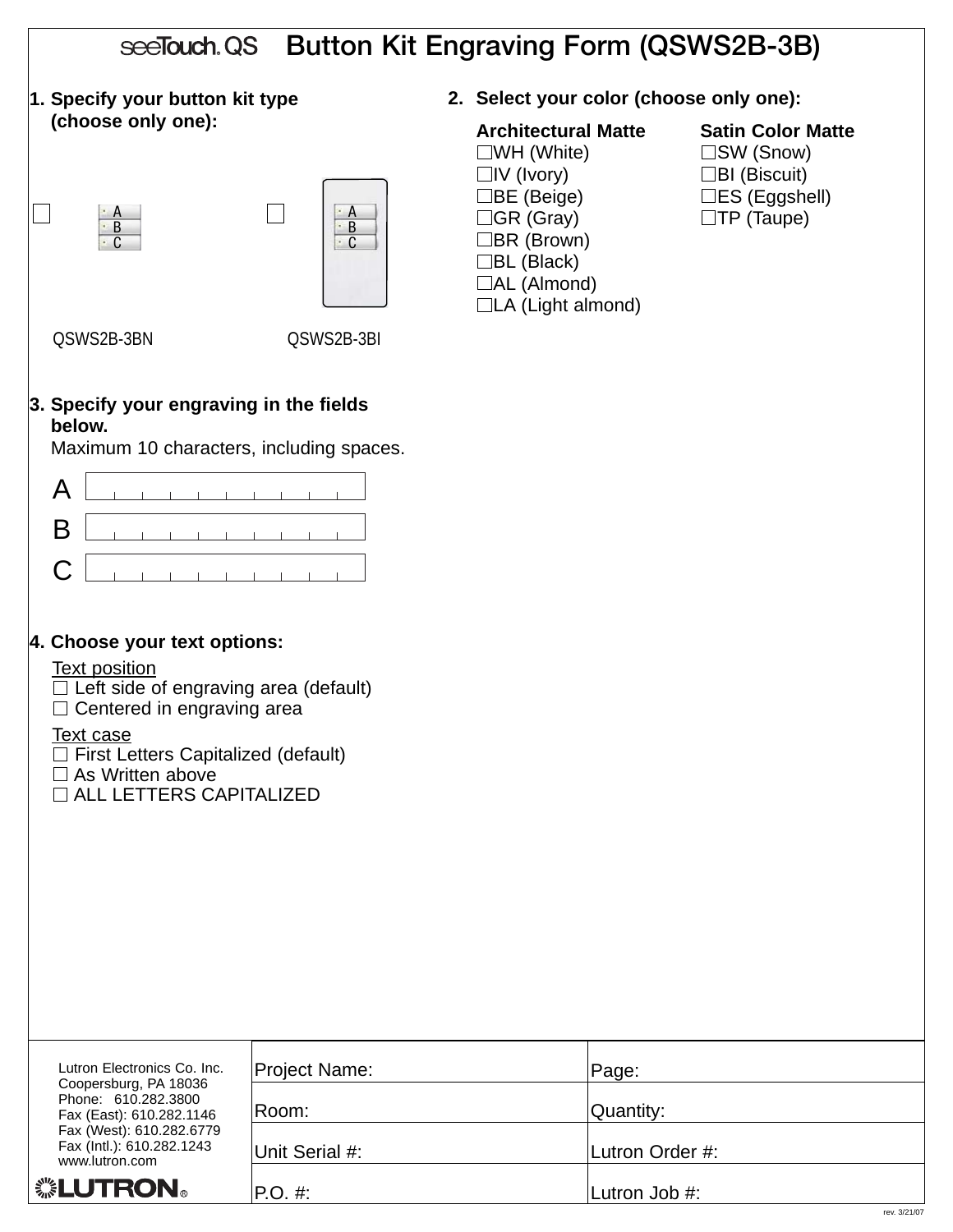# see Touch QS Replacement Kit Engraving Form (QSWS2R-3B)

**1. Specify your replacement kit type (choose only one):**





QSWS2R-3BN QSWS2R-3BI

#### **3. Specify your engraving in the fields below.**

Maximum 10 characters, including spaces.



# **4. Choose your text options:**

#### Text position

 $\Box$  Left side of engraving area (default)  $\Box$  Centered in engraving area

- Text case
- $\Box$  First Letters Capitalized (default)
- $\square$  As Written above
- ALL LETTERS CAPITALIZED

**2. Select your color (choose only one):**

### **Architectural Matte Satin Color Matte**

 $\square$ WH (White) **Insert models only**  $\Box$ IV (Ivory)  $\Box$ HT (Hot)\*  $\Box$ BE (Beige)  $\Box$ MR (Merlot)\*  $\Box$ GR (Gray)  $\Box$ PL (Plum)\*  $\Box$ BR (Brown)  $\Box$ TQ (Turquoise)\*  $\Box$ BL (Black)  $\Box$ SG (Sea glass)\*  $\Box$ AL (Almond)  $\Box$ BI (Biscuit)  $\Box$ LA (Light almond)  $\Box$ ES (Eggshell)

### **Architectural Metal MN** (Midnight)

With black plastic buttons  $\square$  SI (Sienna)\*  $\Box$ BB (Bright brass)  $\Box$ TC (Terracotta)\*  $\Box BC$  (Bright chrome)  $\Box GB$  (Greenbriar)\*  $\Box$ BN (Bright nickel)  $\Box$ BG (Bluestone)\*  $\square$ SB (Satin brass)  $\square$ MS (Mocha stone)\* □SC (Satin chrome) □GS (Goldstone)\*  $\square$ SN (Satin nickel)  $\square$ DS (Desert stone)\*  $\Box$ QB (Antique brass)  $\Box$ ST (Stone)\*  $\Box$ QZ (Antique bronze)  $\Box$ LS (Limestone)\*

# **Anodized Aluminum**

With black plastic buttons □CLA (Clear) BLA (Black) □BRA (Brass)

- $\square$ TP (Taupe)  $\square$ SW (Snow)  $\square$ PD (Palladium)\*
	-

| Lutron Electronics Co. Inc.                                              | Project Name:  | Page:           |
|--------------------------------------------------------------------------|----------------|-----------------|
| Coopersburg, PA 18036<br>Phone: 610.282.3800<br>Fax (East): 610.282.1146 | Room:          | Quantity:       |
| Fax (West): 610.282.6779<br>Fax (Intl.): 610.282.1243<br>www.lutron.com  | Unit Serial #: | Lutron Order #: |
| <b>"LUTRON</b>                                                           | $P.O. \#$      | Lutron Job #:   |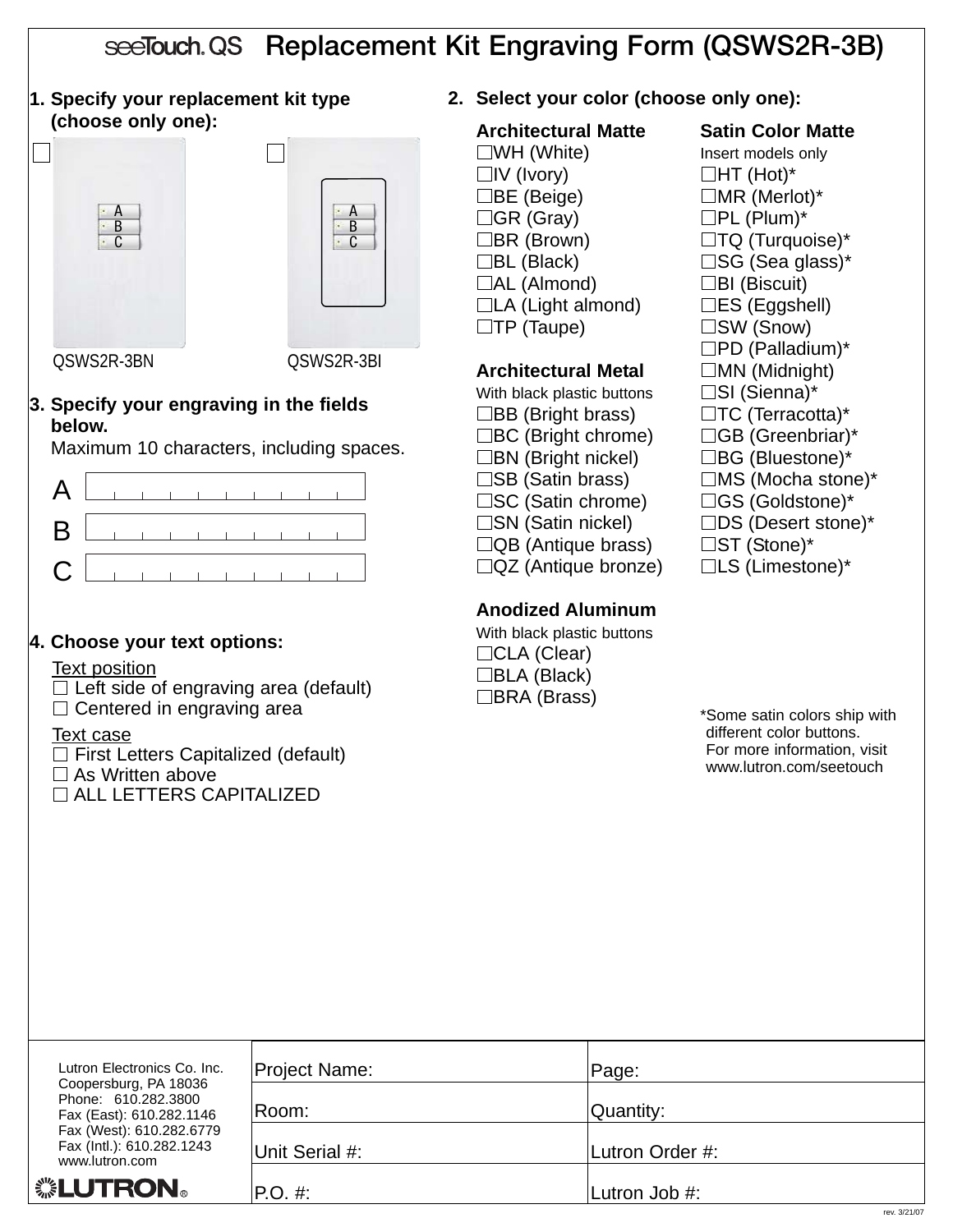| see Touch QS Button Kit Engraving Form (QSWS2B-5B)                                                                                                                                                                                                                                                  |                      |                                                                                                                                                                                            |                                                                                                                        |  |  |  |
|-----------------------------------------------------------------------------------------------------------------------------------------------------------------------------------------------------------------------------------------------------------------------------------------------------|----------------------|--------------------------------------------------------------------------------------------------------------------------------------------------------------------------------------------|------------------------------------------------------------------------------------------------------------------------|--|--|--|
| 1. Specify your button kit type                                                                                                                                                                                                                                                                     |                      | 2. Select your color (choose only one):                                                                                                                                                    |                                                                                                                        |  |  |  |
| (choose only one):<br>A<br>$\overline{B}$<br>$\cdot$ C<br>D                                                                                                                                                                                                                                         | B<br>C<br>⊕ D<br>żЕ. | <b>Architectural Matte</b><br>$\square$ WH (White)<br>$\Box$ IV (Ivory)<br>$\Box$ BE (Beige)<br>∃GR (Gray)<br>∃BR (Brown)<br>□BL (Black)<br>$\Box$ AL (Almond)<br>$\Box$ LA (Light almond) | <b>Satin Color Matte</b><br>$\square$ SW (Snow)<br>$\Box$ BI (Biscuit)<br>$\Box$ ES (Eggshell)<br>$\square$ TP (Taupe) |  |  |  |
| QSWS2B-5BN                                                                                                                                                                                                                                                                                          | QSWS2B-5BI           |                                                                                                                                                                                            |                                                                                                                        |  |  |  |
| 3. Specify your engraving in the fields<br>below.<br>Maximum 10 characters, including spaces.<br>A<br>B<br>C<br>D<br>Е                                                                                                                                                                              |                      |                                                                                                                                                                                            |                                                                                                                        |  |  |  |
| 4. Choose your text options:<br><b>Text position</b><br>$\Box$ Left side of engraving area (default)<br>Centered in engraving area<br>$\mathcal{L}_{\mathcal{A}}$<br><b>Text case</b><br>$\Box$ First Letters Capitalized (default)<br>$\Box$ As Written above<br>$\square$ ALL LETTERS CAPITALIZED |                      |                                                                                                                                                                                            |                                                                                                                        |  |  |  |
| Lutron Electronics Co. Inc.                                                                                                                                                                                                                                                                         | Project Name:        | Page:                                                                                                                                                                                      |                                                                                                                        |  |  |  |
| Coopersburg, PA 18036<br>Phone: 610.282.3800<br>Fax (East): 610.282.1146                                                                                                                                                                                                                            | Room:                | Quantity:                                                                                                                                                                                  |                                                                                                                        |  |  |  |
| Fax (West): 610.282.6779<br>Fax (Intl.): 610.282.1243<br>www.lutron.com                                                                                                                                                                                                                             | Unit Serial #:       | Lutron Order #:                                                                                                                                                                            |                                                                                                                        |  |  |  |
| ▒LUTRON。                                                                                                                                                                                                                                                                                            | $P.O. \#$ :          | Lutron Job #:                                                                                                                                                                              |                                                                                                                        |  |  |  |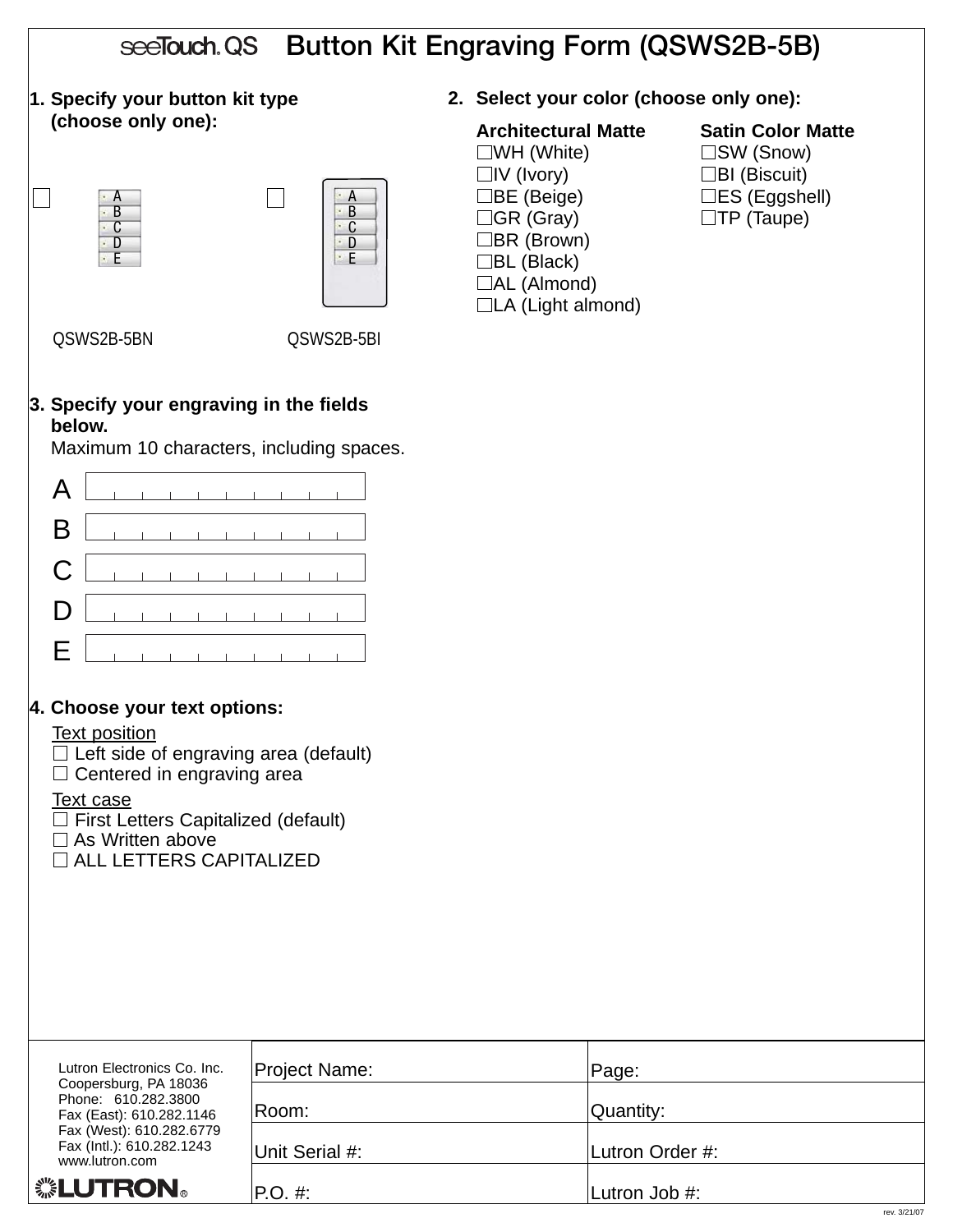# see Touch QS Replacement Kit Engraving Form (QSWS2R-5B)

**1. Specify your replacement kit type (choose only one):**



QSWS2R-5BN QSWS2R-5BI

# **3. Specify your engraving in the fields below.**

Maximum 10 characters, including spaces.

| $A$ $\Box$                          |  |  |  |  |  |
|-------------------------------------|--|--|--|--|--|
|                                     |  |  |  |  |  |
|                                     |  |  |  |  |  |
|                                     |  |  |  |  |  |
| $E$ and $E$ and $E$ and $E$ and $E$ |  |  |  |  |  |

# **4. Choose your text options:**

# Text position

 $\Box$  Left side of engraving area (default)  $\Box$  Centered in engraving area

# Text case

 $\Box$  First Letters Capitalized (default)  $\square$  As Written above ALL LETTERS CAPITALIZED

**2. Select your color (choose only one):**

# **Architectural Matte Satin Color Matte**

 $\square$ WH (White) **Insert models only**  $\Box$ IV (Ivory)  $\Box$ HT (Hot)\*  $\Box$ BE (Beige)  $\Box$ MR (Merlot)\*  $\Box$ GR (Gray)  $\Box$ PL (Plum)\*  $\Box$ BR (Brown)  $\Box$ TQ (Turquoise)\*  $\Box$ BL (Black)  $\Box$ SG (Sea glass)\*  $\Box$ AL (Almond)  $\Box$ BI (Biscuit)  $\Box$ LA (Light almond)  $\Box$ ES (Eggshell)  $\square$ TP (Taupe)  $\square$ SW (Snow)

# **Architectural Metal MN** (Midnight)

With black plastic buttons  $\square$  SI (Sienna)\*  $\Box$ BB (Bright brass)  $\Box$ TC (Terracotta)\*  $\Box BC$  (Bright chrome)  $\Box GB$  (Greenbriar)\*  $\Box$ BN (Bright nickel)  $\Box$ BG (Bluestone)\*  $\square$ SB (Satin brass)  $\square$ MS (Mocha stone)\* □SC (Satin chrome) □GS (Goldstone)\*  $\square$ SN (Satin nickel)  $\square$ DS (Desert stone)\*  $\Box$ QB (Antique brass)  $\Box$ ST (Stone)\*  $\Box$ QZ (Antique bronze)  $\Box$ LS (Limestone)\*

# **Anodized Aluminum**

With black plastic buttons □CLA (Clear) BLA (Black) □BRA (Brass)

 $\square$ PD (Palladium)\*

| Lutron Electronics Co. Inc.                                              | Project Name:  | Page:           |              |
|--------------------------------------------------------------------------|----------------|-----------------|--------------|
| Coopersburg, PA 18036<br>Phone: 610.282.3800<br>Fax (East): 610.282.1146 | ∣Room:         | Quantity:       |              |
| Fax (West): 610.282.6779<br>Fax (Intl.): 610.282.1243<br>www.lutron.com  | Unit Serial #: | Lutron Order #: |              |
| <b><i><b><i></i></b>: LUTRON</i></b>                                     | $ P.O. \#:$    | Lutron Job #:   |              |
|                                                                          |                |                 | rev. 3/21/07 |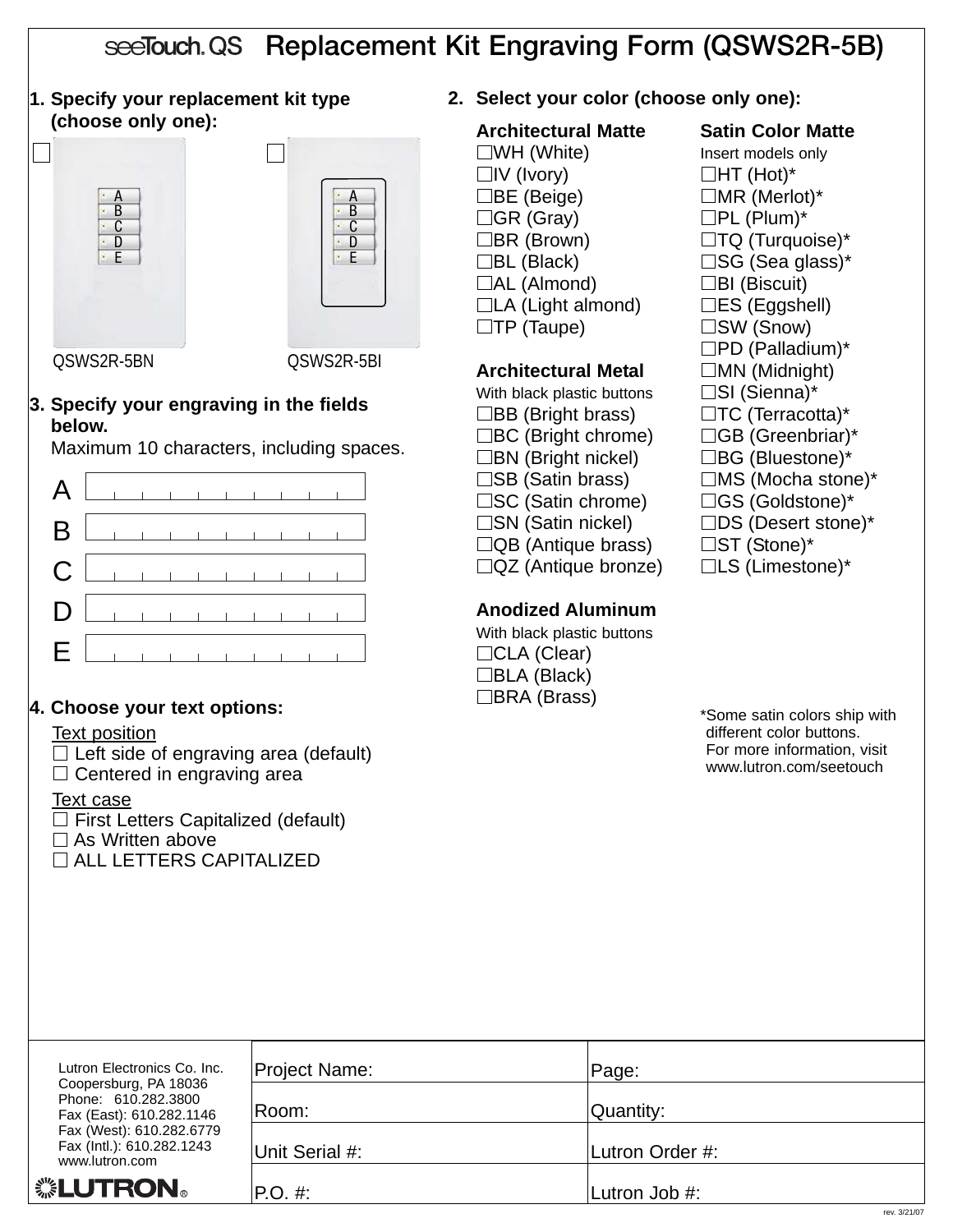| see Touch QS Button Kit Engraving Form (QSWS2B-7B)                                                                                                                                                                                                                |                            |                                                                                                                                                                                                        |                                                                                                               |  |  |
|-------------------------------------------------------------------------------------------------------------------------------------------------------------------------------------------------------------------------------------------------------------------|----------------------------|--------------------------------------------------------------------------------------------------------------------------------------------------------------------------------------------------------|---------------------------------------------------------------------------------------------------------------|--|--|
| 1. Specify your button kit type                                                                                                                                                                                                                                   |                            | 2. Select your color (choose only one):                                                                                                                                                                |                                                                                                               |  |  |
| (choose only one):<br>D                                                                                                                                                                                                                                           | B<br>C<br>D<br>E<br>F<br>G | <b>Architectural Matte</b><br>$\square$ WH (White)<br>$\Box$ IV (Ivory)<br>$\Box$ BE (Beige)<br>$\Box$ GR (Gray)<br>$\Box$ BR (Brown)<br>$\Box$ BL (Black)<br>□AL (Almond)<br>$\Box$ LA (Light almond) | <b>Satin Color Matte</b><br>□SW (Snow)<br>$\Box$ BI (Biscuit)<br>$\Box$ ES (Eggshell)<br>$\square$ TP (Taupe) |  |  |
| QSWS2B-7BN                                                                                                                                                                                                                                                        | QSWS2B-7BI                 |                                                                                                                                                                                                        |                                                                                                               |  |  |
| 3. Specify your engraving in the fields<br>below.<br>Maximum 10 characters, including spaces.                                                                                                                                                                     |                            |                                                                                                                                                                                                        |                                                                                                               |  |  |
| A                                                                                                                                                                                                                                                                 |                            |                                                                                                                                                                                                        |                                                                                                               |  |  |
| B                                                                                                                                                                                                                                                                 |                            |                                                                                                                                                                                                        |                                                                                                               |  |  |
| C                                                                                                                                                                                                                                                                 |                            |                                                                                                                                                                                                        |                                                                                                               |  |  |
| D                                                                                                                                                                                                                                                                 |                            |                                                                                                                                                                                                        |                                                                                                               |  |  |
| Е                                                                                                                                                                                                                                                                 |                            |                                                                                                                                                                                                        |                                                                                                               |  |  |
| F                                                                                                                                                                                                                                                                 |                            |                                                                                                                                                                                                        |                                                                                                               |  |  |
| G                                                                                                                                                                                                                                                                 |                            |                                                                                                                                                                                                        |                                                                                                               |  |  |
| 4. Choose your text options:<br><b>Text position</b><br>$\Box$ Left side of engraving area (default)<br>$\Box$ Centered in engraving area<br>Text case<br>$\Box$ First Letters Capitalized (default)<br>$\Box$ As Written above<br>$\Box$ ALL LETTERS CAPITALIZED |                            |                                                                                                                                                                                                        |                                                                                                               |  |  |
|                                                                                                                                                                                                                                                                   |                            |                                                                                                                                                                                                        |                                                                                                               |  |  |
| Lutron Electronics Co. Inc.<br>Coopersburg, PA 18036<br>Phone: 610.282.3800                                                                                                                                                                                       | Project Name:              | Page:                                                                                                                                                                                                  |                                                                                                               |  |  |
| Fax (East): 610.282.1146<br>Fax (West): 610.282.6779<br>Fax (Intl.): 610.282.1243                                                                                                                                                                                 | Room:                      | Quantity:                                                                                                                                                                                              |                                                                                                               |  |  |
| www.lutron.com<br>▒LUTRON。                                                                                                                                                                                                                                        | Unit Serial #:<br>P.O. #:  | Lutron Order #:<br>Lutron Job #:                                                                                                                                                                       |                                                                                                               |  |  |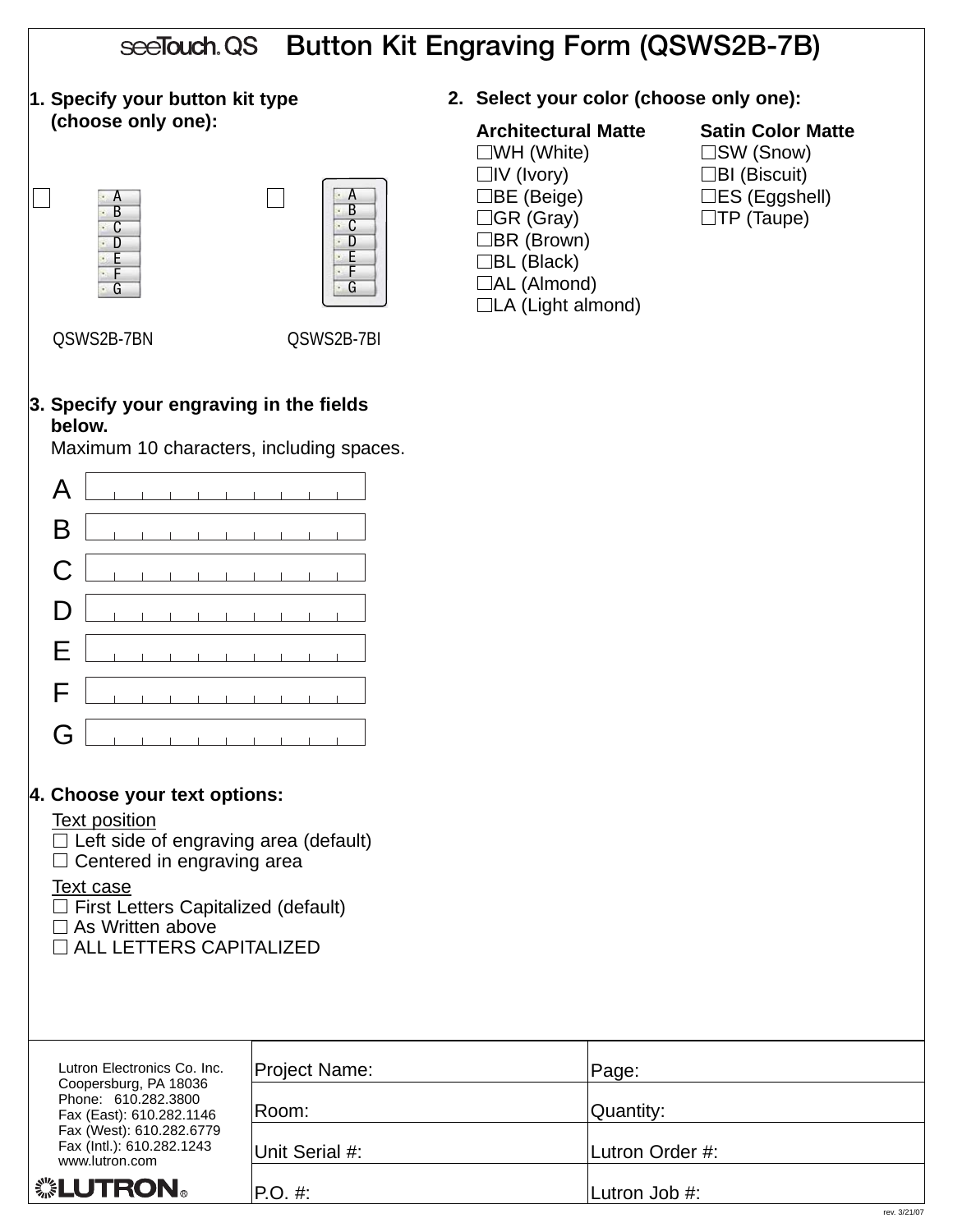# see Touch QS Replacement Kit Engraving Form (QSWS2R-7B)

**1. Specify your replacement kit type (choose only one):**



QSWS2R-7BN QSWS2R-7BI

#### **3. Specify your engraving in the fields below.**

Maximum 10 characters, including spaces.

|  |  |  |  | $D$ $\Box$                                                                                             |
|--|--|--|--|--------------------------------------------------------------------------------------------------------|
|  |  |  |  | $E$ , and $E$ , and $E$                                                                                |
|  |  |  |  | $F$ $\left[\begin{array}{ccc} \begin{array}{ccc} \begin{array}{ccc} \end{array} & \end{array} \right]$ |
|  |  |  |  | $G$ $\left[\begin{array}{ccc} 1 & 1 & 1 & 1 & 1 & 1 & 1 & 1 & 1 \end{array}\right]$                    |

# **2. Select your color (choose only one):**

#### **Architectural Matte Satin Color Matte**  $\square$ WH (White) **Insert models only**  $\Box$ IV (Ivory)  $\Box$ HT (Hot)\*  $\Box$ BE (Beige)  $\Box$ MR (Merlot)\*  $\Box$ GR (Gray)  $\Box$ PL (Plum)\*  $\Box$ BR (Brown)  $\Box$ TQ (Turquoise)\*  $\Box$ BL (Black)  $\Box$ SG (Sea glass)\*  $\Box$ AL (Almond)  $\Box$ BI (Biscuit)  $\Box$ LA (Light almond)  $\Box$ ES (Eggshell)  $\square$ TP (Taupe)  $\square$ SW (Snow)

# **Architectural Metal MN** (Midnight)

With black plastic buttons  $\square$  SI (Sienna)\*  $\Box$ BB (Bright brass)  $\Box$ TC (Terracotta)\*  $\Box BC$  (Bright chrome)  $\Box GB$  (Greenbriar)\*  $\Box$ BN (Bright nickel)  $\Box$ BG (Bluestone)\*  $\square$ SB (Satin brass)  $\square$ MS (Mocha stone)\* □SC (Satin chrome) □GS (Goldstone)\*  $\square$ SN (Satin nickel)  $\square$ DS (Desert stone)\*  $\Box$ QB (Antique brass)  $\Box$ ST (Stone)\*  $\Box$ QZ (Antique bronze)  $\Box$ LS (Limestone)\*

# **Anodized Aluminum**

With black plastic buttons □CLA (Clear) BLA (Black) □BRA (Brass)

 $\square$ PD (Palladium)\*

\*Some satin colors ship with different color buttons. For more information, visit www.lutron.com/seetouch

# **4. Choose your text options:**

#### Text position

 $\Box$  Left side of engraving area (default)  $\Box$  Centered in engraving area

Text case  $\Box$  First Letters Capitalized (default)

 $\Box$  As Written above

ALL LETTERS CAPITALIZED

| Lutron Electronics Co. Inc.                                              | Project Name:  | Page:           |
|--------------------------------------------------------------------------|----------------|-----------------|
| Coopersburg, PA 18036<br>Phone: 610.282.3800<br>Fax (East): 610.282.1146 | ∣Room:         | Quantity:       |
| Fax (West): 610.282.6779<br>Fax (Intl.): 610.282.1243<br>www.lutron.com  | Unit Serial #: | Lutron Order #: |
| <b>. LUTRON</b>                                                          | $ P.O. \#:$    | Lutron Job #:   |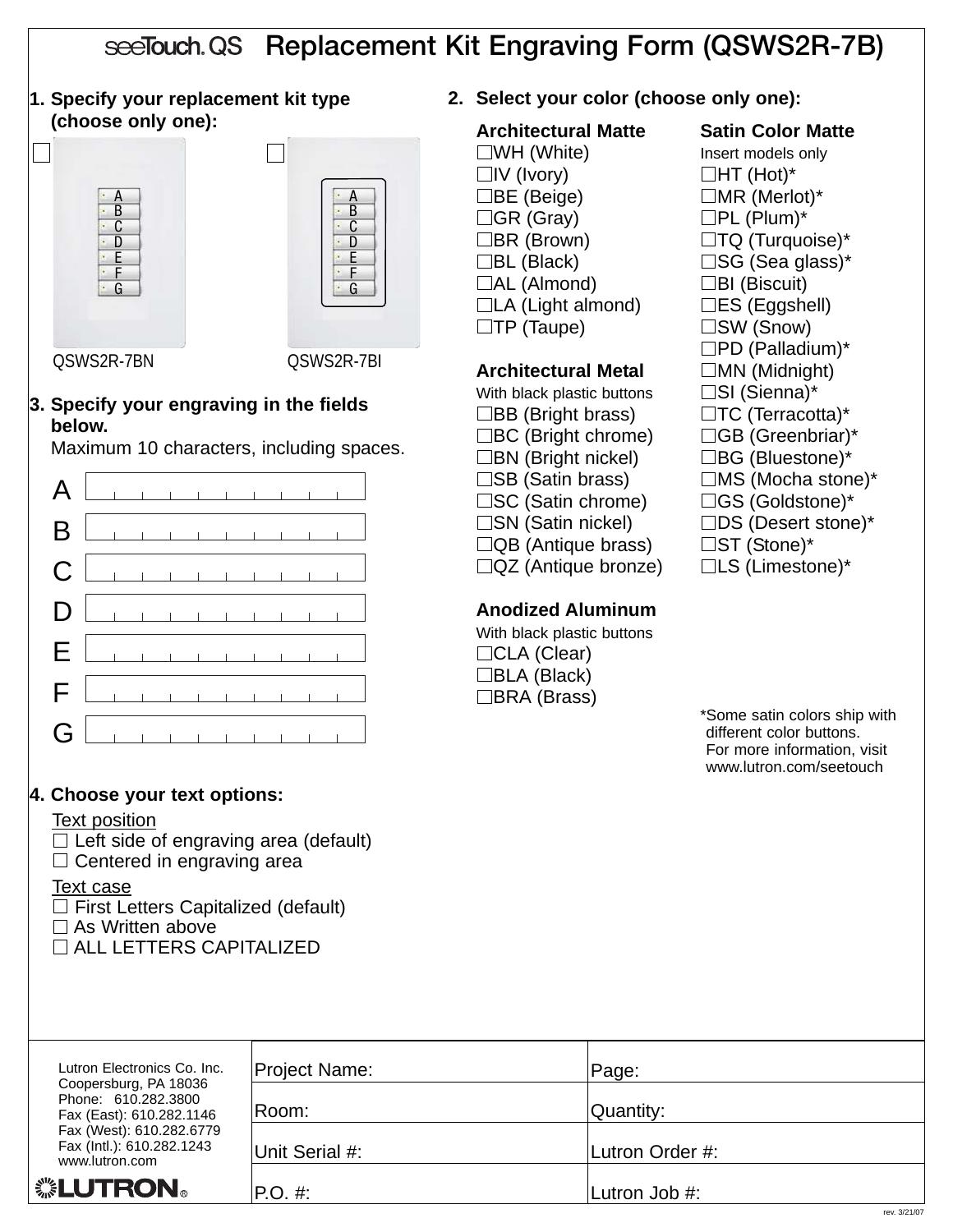| see Touch QS Button Kit Engraving Form (QSWS2B-2BRL)                                                                                                                                                                                                           |                                                |                                                                                                                                                                                                              |                                                                                                                        |  |  |
|----------------------------------------------------------------------------------------------------------------------------------------------------------------------------------------------------------------------------------------------------------------|------------------------------------------------|--------------------------------------------------------------------------------------------------------------------------------------------------------------------------------------------------------------|------------------------------------------------------------------------------------------------------------------------|--|--|
| 1. Specify your button kit type                                                                                                                                                                                                                                |                                                | 2. Select your color (choose only one):                                                                                                                                                                      |                                                                                                                        |  |  |
| (choose only one):<br>$\frac{A}{R}$<br>QSWS2B-2BRLN                                                                                                                                                                                                            | $\mathsf{A}$<br>$\overline{B}$<br>QSWS2B-2BRLI | <b>Architectural Matte</b><br>$\square$ WH (White)<br>$\Box$ IV (Ivory)<br>$\Box$ BE (Beige)<br>$\Box$ GR (Gray)<br>$\Box$ BR (Brown)<br>$\Box$ BL (Black)<br>$\Box$ AL (Almond)<br>$\Box$ LA (Light almond) | <b>Satin Color Matte</b><br>$\square$ SW (Snow)<br>$\Box$ BI (Biscuit)<br>$\Box$ ES (Eggshell)<br>$\square$ TP (Taupe) |  |  |
| 3. Specify your engraving in the fields<br>below.<br>Maximum 10 characters, including spaces.                                                                                                                                                                  |                                                |                                                                                                                                                                                                              |                                                                                                                        |  |  |
| A                                                                                                                                                                                                                                                              |                                                |                                                                                                                                                                                                              |                                                                                                                        |  |  |
| B                                                                                                                                                                                                                                                              |                                                |                                                                                                                                                                                                              |                                                                                                                        |  |  |
|                                                                                                                                                                                                                                                                |                                                |                                                                                                                                                                                                              |                                                                                                                        |  |  |
| 4. Choose your text options:<br><b>Text position</b><br>Left side of engraving area (default)<br>Centered in engraving area<br>$\Box$<br><b>Text case</b><br>First Letters Capitalized (default)<br>$\Box$ As Written above<br><b>NALL LETTERS CAPITALIZED</b> |                                                |                                                                                                                                                                                                              |                                                                                                                        |  |  |
| Lutron Electronics Co. Inc.                                                                                                                                                                                                                                    | Project Name:                                  | Page:                                                                                                                                                                                                        |                                                                                                                        |  |  |
| Coopersburg, PA 18036<br>Phone: 610.282.3800<br>Fax (East): 610.282.1146                                                                                                                                                                                       | Room:                                          | Quantity:                                                                                                                                                                                                    |                                                                                                                        |  |  |
| Fax (West): 610.282.6779<br>Fax (Intl.): 610.282.1243<br>www.lutron.com                                                                                                                                                                                        | Unit Serial #:                                 | Lutron Order #:                                                                                                                                                                                              |                                                                                                                        |  |  |
| ▒LUTRON。                                                                                                                                                                                                                                                       | P.O. #:                                        | Lutron Job #:                                                                                                                                                                                                |                                                                                                                        |  |  |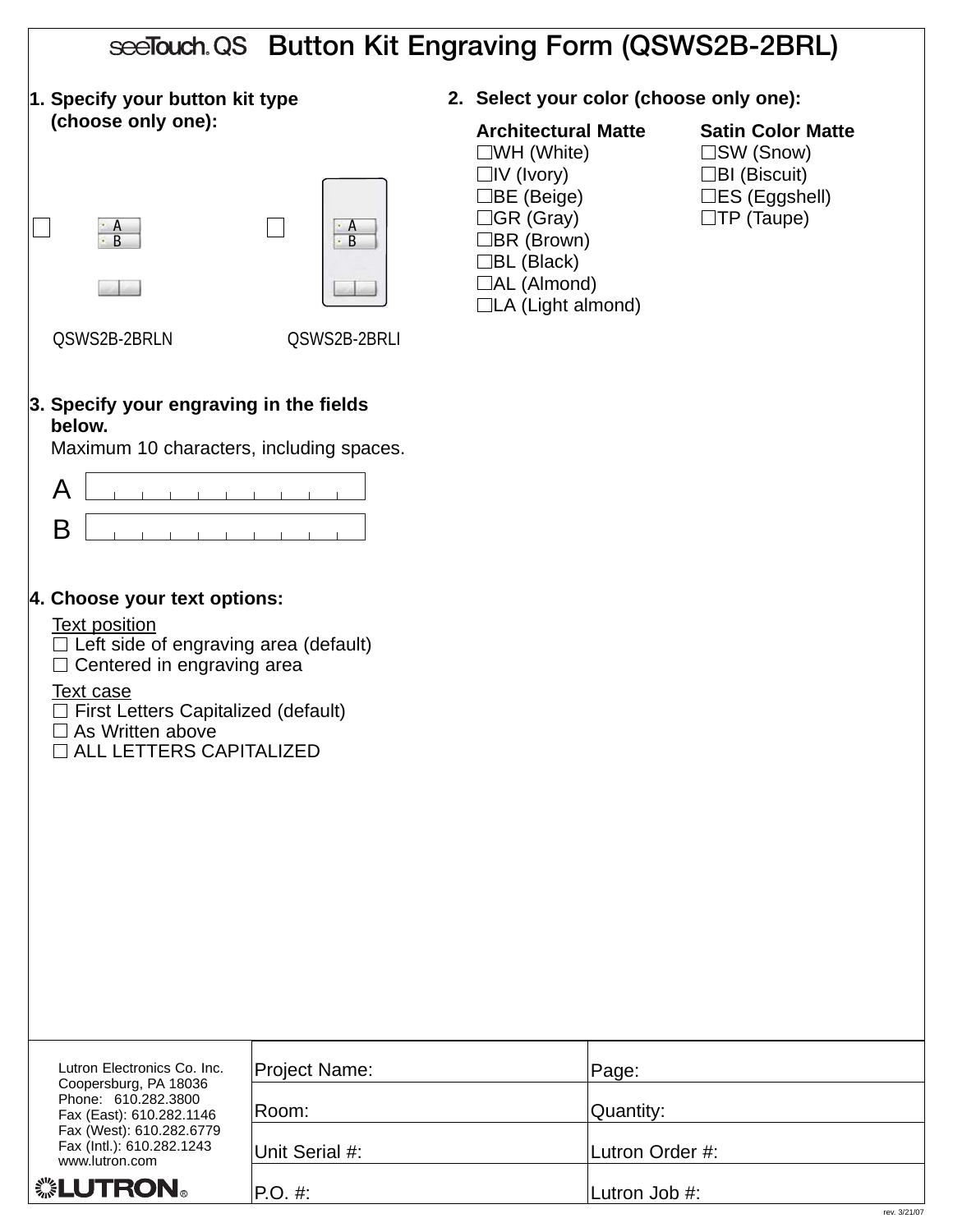#### Replacement Kit Engraving Form (QSWS2R-2BRL) seeTouch, QS

**1. Specify your replacement kit type (choose only one):**





QSWS2R-2BRLN QSWS2R-2BRLI

#### **3. Specify your engraving in the fields below.**

Maximum 10 characters, including spaces.



# **4. Choose your text options:**

#### Text position

 $\Box$  Left side of engraving area (default)  $\Box$  Centered in engraving area

#### Text case

 $\Box$  First Letters Capitalized (default)

- $\Box$  As Written above
- $\Box$  ALL LETTERS CAPITALIZED

#### **2. Select your color (choose only one):**

# **Architectural Matte Satin Color Matte**

 $\square$ WH (White) **Insert models only**  $\Box$ IV (Ivory)  $\Box$ HT (Hot)\*  $\Box$ BE (Beige)  $\Box$ MR (Merlot)\*  $\Box$ GR (Gray)  $\Box$ PL (Plum)\*  $\Box$ BR (Brown)  $\Box$ TQ (Turquoise)\*  $\Box$ BL (Black)  $\Box$ SG (Sea glass)\*  $\Box$ AL (Almond)  $\Box$ BI (Biscuit)  $\Box$ LA (Light almond)  $\Box$ ES (Eggshell)  $\square$ TP (Taupe)  $\square$ SW (Snow)

#### **Architectural Metal** □ MN (Midnight)

With black plastic buttons  $\square$  SI (Sienna)\*  $\Box$ BB (Bright brass)  $\Box$ TC (Terracotta)\*  $\Box BC$  (Bright chrome)  $\Box GB$  (Greenbriar)\*  $\Box$ BN (Bright nickel)  $\Box$ BG (Bluestone)\*  $\square$ SB (Satin brass)  $\square$ MS (Mocha stone)\* □SC (Satin chrome) □GS (Goldstone)\*  $\square$ SN (Satin nickel)  $\square$ DS (Desert stone)\*  $\Box$ QB (Antique brass)  $\Box$ ST (Stone)\*  $\Box$ QZ (Antique bronze)  $\Box$ LS (Limestone)\*

# **Anodized Aluminum**

With black plastic buttons □CLA (Clear) BLA (Black) □BRA (Brass)

 $\square$ PD (Palladium)\*

| Lutron Electronics Co. Inc.                                              | <b>Project Name:</b> | Page:           |
|--------------------------------------------------------------------------|----------------------|-----------------|
| Coopersburg, PA 18036<br>Phone: 610.282.3800<br>Fax (East): 610.282.1146 | Room:                | Quantity:       |
| Fax (West): 610.282.6779<br>Fax (Intl.): 610.282.1243<br>www.lutron.com  | Unit Serial #:       | Lutron Order #: |
| <b>. LUTRON</b>                                                          | $P.O. \#$            | Lutron Job #:   |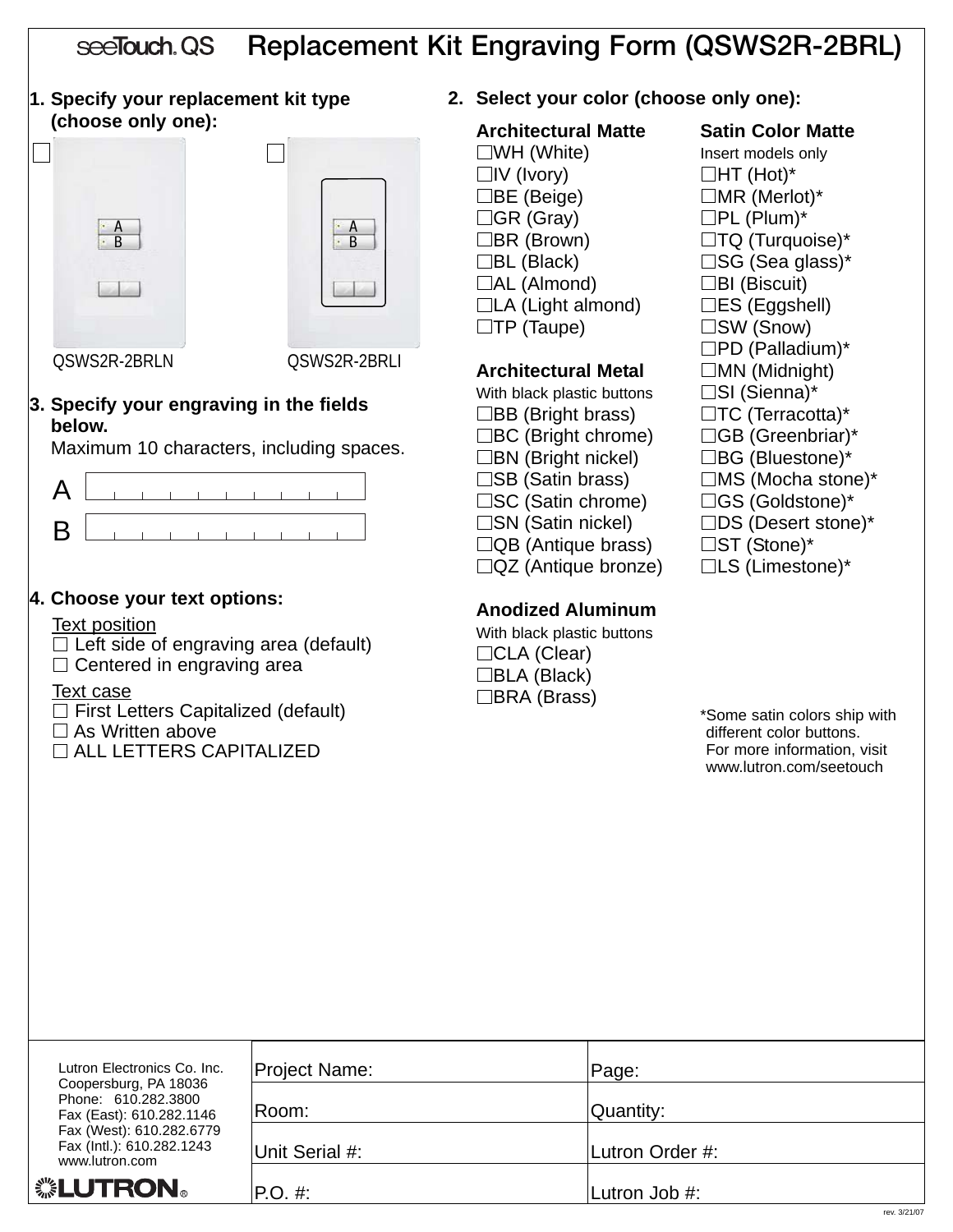| seeTouch QS<br><b>Button Kit Engraving Form (QSWS2B-3BRL)</b>                                                                                                                                                                                       |                               |                                                                                                                                                                                            |                                                                                                                        |  |  |  |
|-----------------------------------------------------------------------------------------------------------------------------------------------------------------------------------------------------------------------------------------------------|-------------------------------|--------------------------------------------------------------------------------------------------------------------------------------------------------------------------------------------|------------------------------------------------------------------------------------------------------------------------|--|--|--|
| 1. Specify your button kit type                                                                                                                                                                                                                     |                               | 2. Select your color (choose only one):                                                                                                                                                    |                                                                                                                        |  |  |  |
| (choose only one):<br>$\overline{B}$<br>$\overline{C}$<br>QSWS2B-3BRLN                                                                                                                                                                              | B<br>$\Gamma$<br>QSWS2B-3BRLI | <b>Architectural Matte</b><br>$\square$ WH (White)<br>$\Box$ IV (Ivory)<br>□BE (Beige)<br>□GR (Gray)<br>$\Box$ BR (Brown)<br>$\Box$ BL (Black)<br>$\Box$ AL (Almond)<br>□LA (Light almond) | <b>Satin Color Matte</b><br>$\square$ SW (Snow)<br>$\Box$ BI (Biscuit)<br>$\Box$ ES (Eggshell)<br>$\square$ TP (Taupe) |  |  |  |
| 3. Specify your engraving in the fields<br>below.<br>Maximum 10 characters, including spaces.                                                                                                                                                       |                               |                                                                                                                                                                                            |                                                                                                                        |  |  |  |
| A<br>B<br>C                                                                                                                                                                                                                                         |                               |                                                                                                                                                                                            |                                                                                                                        |  |  |  |
| 4. Choose your text options:<br><b>Text position</b><br>Left side of engraving area (default)<br>Centered in engraving area<br><b>Text case</b><br>First Letters Capitalized (default)<br>$\Box$ As Written above<br>$\Box$ ALL LETTERS CAPITALIZED |                               |                                                                                                                                                                                            |                                                                                                                        |  |  |  |
| Lutron Electronics Co. Inc.<br>Coopersburg, PA 18036                                                                                                                                                                                                | Project Name:                 | Page:                                                                                                                                                                                      |                                                                                                                        |  |  |  |
| Phone: 610.282.3800<br>Fax (East): 610.282.1146<br>Fax (West): 610.282.6779                                                                                                                                                                         | Room:                         | Quantity:                                                                                                                                                                                  |                                                                                                                        |  |  |  |
| Fax (Intl.): 610.282.1243<br>www.lutron.com                                                                                                                                                                                                         | Unit Serial #:                |                                                                                                                                                                                            | Lutron Order #:                                                                                                        |  |  |  |
| <b>. LUTRON</b>                                                                                                                                                                                                                                     | P.O. #:                       | Lutron Job #:                                                                                                                                                                              | rev. 3/21/07                                                                                                           |  |  |  |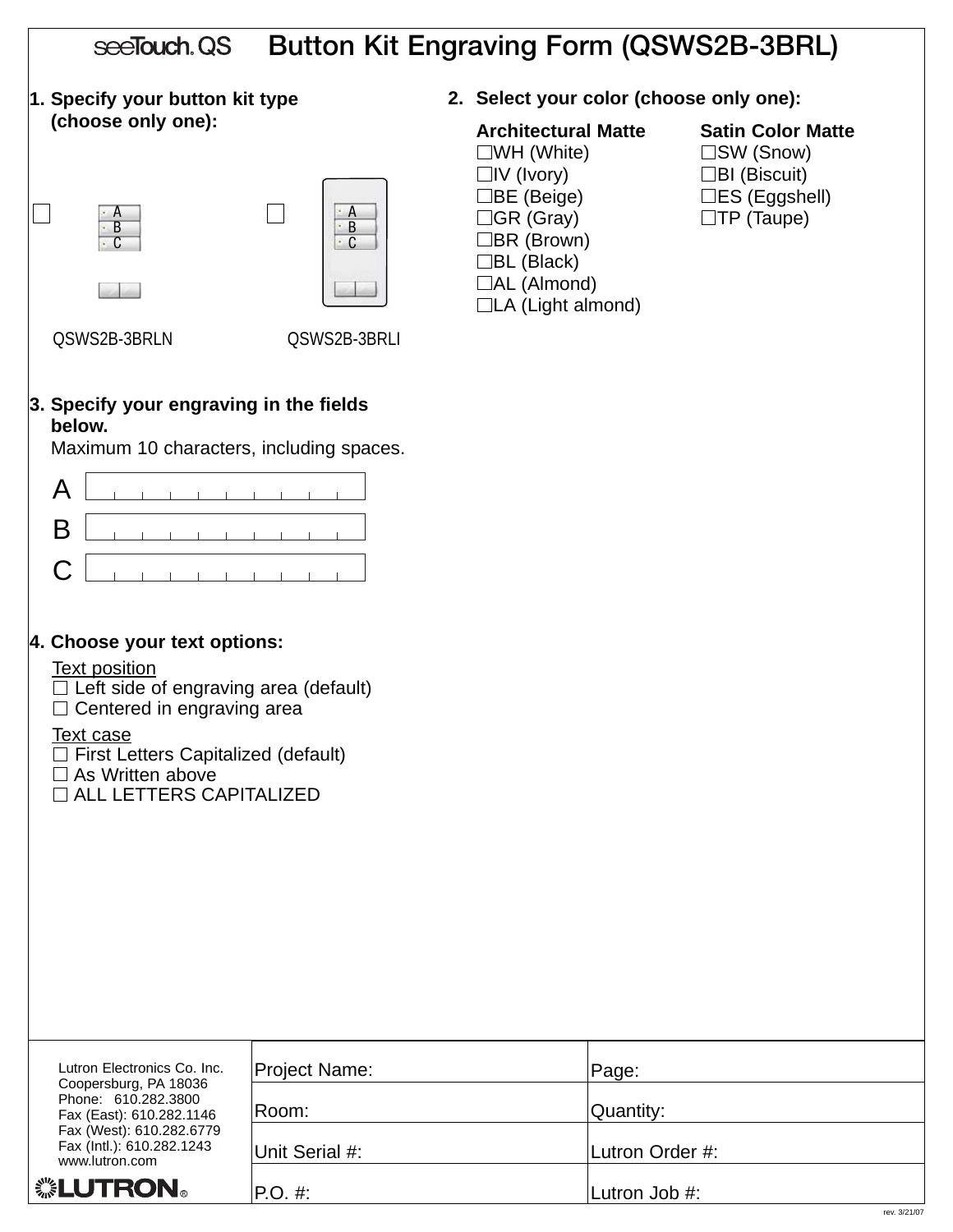#### Replacement Kit Engraving Form (QSWS2R-3BRL) seeTouch QS

**1. Specify your replacement kit type (choose only one):**





QSWS2R-3BRLN QSWS2R-3BRLI

#### **3. Specify your engraving in the fields below.**

Maximum 10 characters, including spaces.



# **4. Choose your text options:**

#### Text position

 $\Box$  Left side of engraving area (default)  $\Box$  Centered in engraving area

- Text case
- $\Box$  First Letters Capitalized (default)
- $\square$  As Written above
- ALL LETTERS CAPITALIZED

**2. Select your color (choose only one):**

# **Architectural Matte Satin Color Matte**

 $\square$ WH (White) **Insert models only**  $\Box$ IV (Ivory)  $\Box$ HT (Hot)\*  $\Box$ BE (Beige)  $\Box$ MR (Merlot)\*  $\Box$ GR (Gray)  $\Box$ PL (Plum)\*  $\Box$ BR (Brown)  $\Box$ TQ (Turquoise)\*  $\Box$ BL (Black)  $\Box$ SG (Sea glass)\*  $\Box$ AL (Almond)  $\Box$ BI (Biscuit)  $\Box$ LA (Light almond)  $\Box$ ES (Eggshell)  $\square$ TP (Taupe)  $\square$ SW (Snow)

# **Architectural Metal** □ MN (Midnight)

With black plastic buttons  $\square$  SI (Sienna)\*  $\Box$ BB (Bright brass)  $\Box$ TC (Terracotta)\*  $\Box BC$  (Bright chrome)  $\Box GB$  (Greenbriar)\*  $\Box$ BN (Bright nickel)  $\Box$ BG (Bluestone)\*  $\square$ SB (Satin brass)  $\square$ MS (Mocha stone)\* □SC (Satin chrome) □GS (Goldstone)\*  $\square$ SN (Satin nickel)  $\square$ DS (Desert stone)\*  $\Box$ QB (Antique brass)  $\Box$ ST (Stone)\*  $\Box$ QZ (Antique bronze)  $\Box$ LS (Limestone)\*

# **Anodized Aluminum**

With black plastic buttons □CLA (Clear) BLA (Black) □BRA (Brass)

 $\square$ PD (Palladium)\*

| Lutron Electronics Co. Inc.                                              | Project Name:  | Page:           |
|--------------------------------------------------------------------------|----------------|-----------------|
| Coopersburg, PA 18036<br>Phone: 610.282.3800<br>Fax (East): 610.282.1146 | Room:          | Quantity:       |
| Fax (West): 610.282.6779<br>Fax (Intl.): 610.282.1243<br>www.lutron.com  | Unit Serial #: | Lutron Order #: |
| <b>"LUTRON</b>                                                           | $P.O. \#$      | Lutron Job #:   |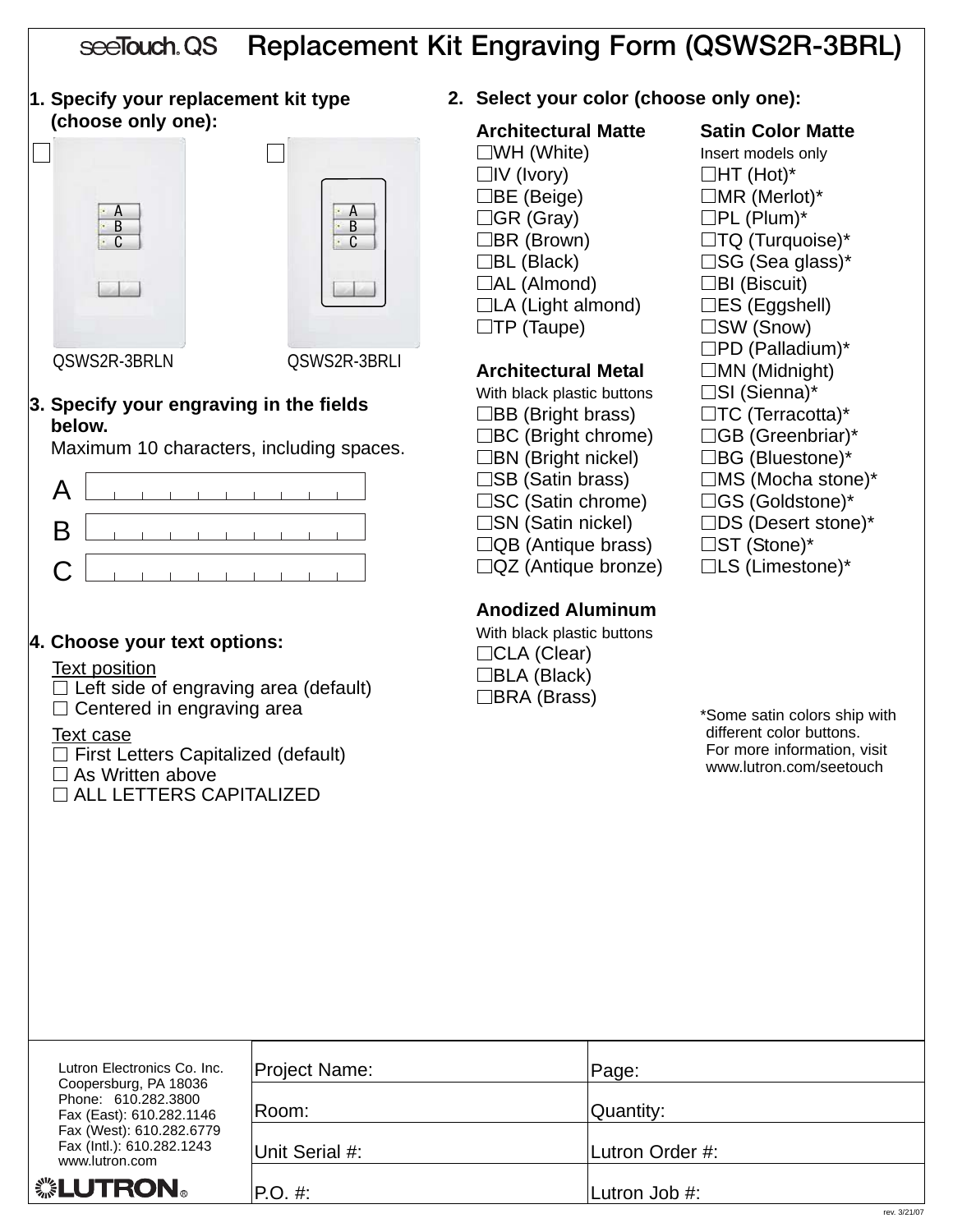| <b>Button Kit Engraving Form (QSWS2B-5BRL)</b><br>see <b>Touch</b> QS                                                                                                                                                                                             |                                               |                                                                                                                                                                                                              |                                                                                                                           |  |  |
|-------------------------------------------------------------------------------------------------------------------------------------------------------------------------------------------------------------------------------------------------------------------|-----------------------------------------------|--------------------------------------------------------------------------------------------------------------------------------------------------------------------------------------------------------------|---------------------------------------------------------------------------------------------------------------------------|--|--|
| 1. Specify your button kit type<br>2. Select your color (choose only one):                                                                                                                                                                                        |                                               |                                                                                                                                                                                                              |                                                                                                                           |  |  |
| (choose only one):<br>A<br>B<br>C<br>D<br>QSWS2B-5BRLN                                                                                                                                                                                                            | А<br>B<br>C<br>D<br>$\cdot$ .<br>QSWS2B-5BRLI | <b>Architectural Matte</b><br>$\square$ WH (White)<br>$\Box$ IV (Ivory)<br>$\Box$ BE (Beige)<br>$\Box$ GR (Gray)<br>$\Box$ BR (Brown)<br>$\Box$ BL (Black)<br>$\Box$ AL (Almond)<br>$\Box$ LA (Light almond) | <b>Satin Color Matte</b><br>$\square$ SW (Snow)<br>$\Box$ BI (Biscuit)<br>$\square$ ES (Eggshell)<br>$\square$ TP (Taupe) |  |  |
| 3. Specify your engraving in the fields<br>below.<br>Maximum 10 characters, including spaces.                                                                                                                                                                     |                                               |                                                                                                                                                                                                              |                                                                                                                           |  |  |
| A                                                                                                                                                                                                                                                                 |                                               |                                                                                                                                                                                                              |                                                                                                                           |  |  |
| B<br>C                                                                                                                                                                                                                                                            |                                               |                                                                                                                                                                                                              |                                                                                                                           |  |  |
| D                                                                                                                                                                                                                                                                 |                                               |                                                                                                                                                                                                              |                                                                                                                           |  |  |
| Е                                                                                                                                                                                                                                                                 |                                               |                                                                                                                                                                                                              |                                                                                                                           |  |  |
| 4. Choose your text options:<br><b>Text position</b><br>$\Box$ Left side of engraving area (default)<br>$\Box$ Centered in engraving area<br><b>Text case</b><br>$\Box$ First Letters Capitalized (default)<br>$\Box$ As Written above<br>ALL LETTERS CAPITALIZED |                                               |                                                                                                                                                                                                              |                                                                                                                           |  |  |
| Lutron Electronics Co. Inc.<br>Coopersburg, PA 18036<br>Phone: 610.282.3800                                                                                                                                                                                       | Project Name:                                 | Page:                                                                                                                                                                                                        |                                                                                                                           |  |  |
| Fax (East): 610.282.1146<br>Fax (West): 610.282.6779<br>Fax (Intl.): 610.282.1243                                                                                                                                                                                 | Room:<br>Unit Serial #:                       | Quantity:<br>Lutron Order #:                                                                                                                                                                                 |                                                                                                                           |  |  |
| www.lutron.com<br>▒LUTRON。                                                                                                                                                                                                                                        | P.O. #:                                       | Lutron Job #:                                                                                                                                                                                                |                                                                                                                           |  |  |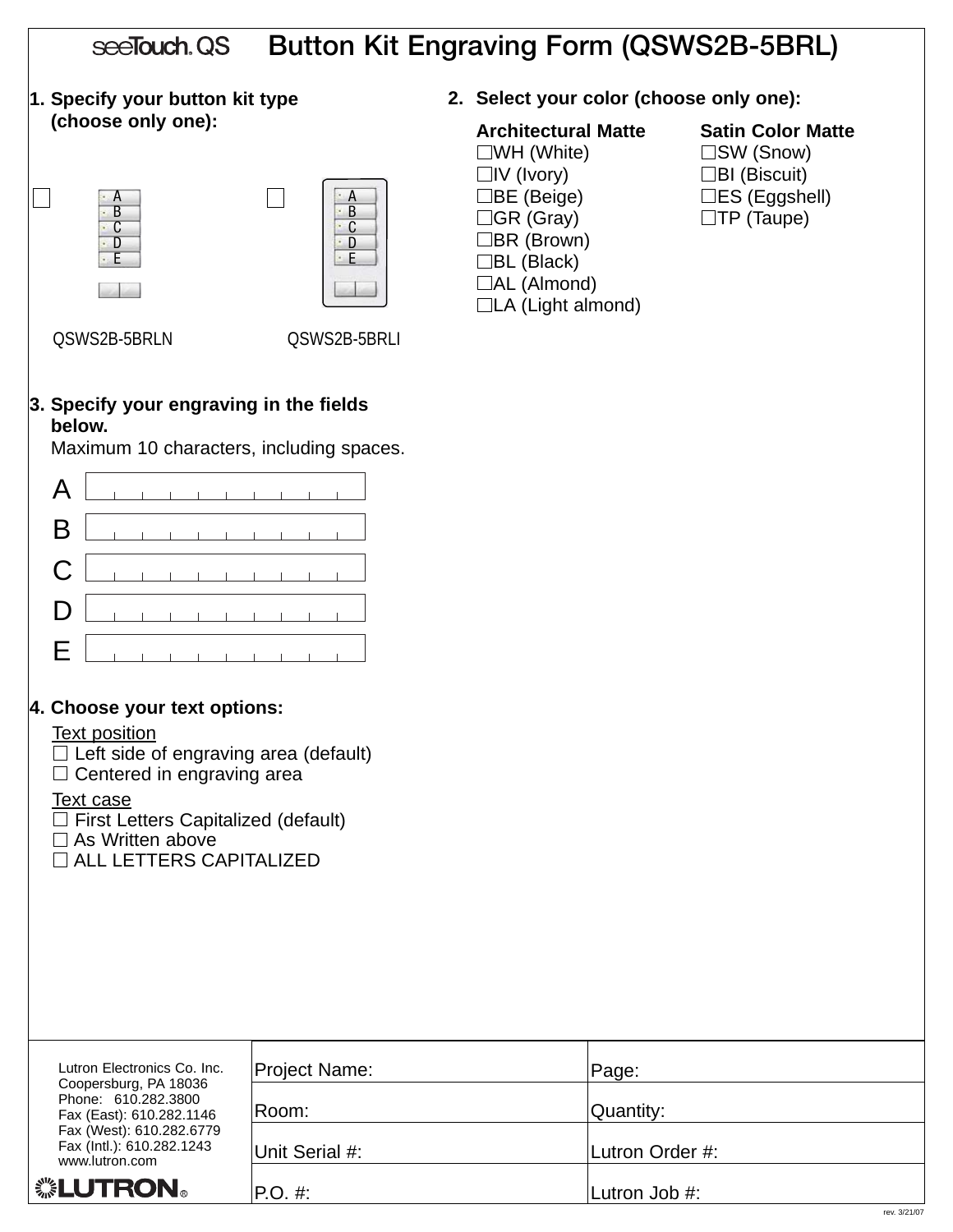#### Replacement Kit Engraving Form (QSWS2R-5BRL) seeTouch, QS

**1. Specify your replacement kit type (choose only one):**





QSWS2R-5BRLN QSWS2R-5BRLI

#### **3. Specify your engraving in the fields below.**

Maximum 10 characters, including spaces.

|  |  |  |  |  | $A$ $\Box$                          |
|--|--|--|--|--|-------------------------------------|
|  |  |  |  |  |                                     |
|  |  |  |  |  |                                     |
|  |  |  |  |  | $D$                                 |
|  |  |  |  |  | $E$ and $E$ and $E$ and $E$ and $E$ |

# **4. Choose your text options:**

#### Text position

 $\Box$  Left side of engraving area (default)  $\Box$  Centered in engraving area

#### Text case

 $\Box$  First Letters Capitalized (default)  $\square$  As Written above ALL LETTERS CAPITALIZED

**2. Select your color (choose only one):**

#### **Architectural Matte Satin Color Matte**

 $\square$ WH (White) **Insert models only**  $\Box$ IV (Ivory)  $\Box$ HT (Hot)\*  $\Box$ BE (Beige)  $\Box$ MR (Merlot)\*  $\Box$ GR (Gray)  $\Box$ PL (Plum)\*  $\Box$ BR (Brown)  $\Box$ TQ (Turquoise)\*  $\Box$ BL (Black)  $\Box$ SG (Sea glass)\*  $\Box$ AL (Almond)  $\Box$ BI (Biscuit)  $\Box$ LA (Light almond)  $\Box$ ES (Eggshell)  $\square$ TP (Taupe)  $\square$ SW (Snow)

### **Architectural Metal MN** (Midnight)

With black plastic buttons  $\square$  SI (Sienna)\*  $\Box$ BB (Bright brass)  $\Box$ TC (Terracotta)\*  $\Box BC$  (Bright chrome)  $\Box GB$  (Greenbriar)\*  $\Box$ BN (Bright nickel)  $\Box$ BG (Bluestone)\*  $\square$ SB (Satin brass)  $\square$ MS (Mocha stone)\* □SC (Satin chrome) □GS (Goldstone)\*  $\square$ SN (Satin nickel)  $\square$ DS (Desert stone)\*  $\Box$ QB (Antique brass)  $\Box$ ST (Stone)\*  $\Box$ QZ (Antique bronze)  $\Box$ LS (Limestone)\*

# **Anodized Aluminum**

With black plastic buttons □CLA (Clear) BLA (Black) □BRA (Brass)

 $\square$ PD (Palladium)\*

| Lutron Electronics Co. Inc.                                              | <b>Project Name:</b> | Page:           |
|--------------------------------------------------------------------------|----------------------|-----------------|
| Coopersburg, PA 18036<br>Phone: 610.282.3800<br>Fax (East): 610.282.1146 | Room:                | Quantity:       |
| Fax (West): 610.282.6779<br>Fax (Intl.): 610.282.1243<br>www.lutron.com  | Unit Serial #:       | Lutron Order #: |
| <b>. LUTRON</b>                                                          | $P.O. \#$            | Lutron Job #:   |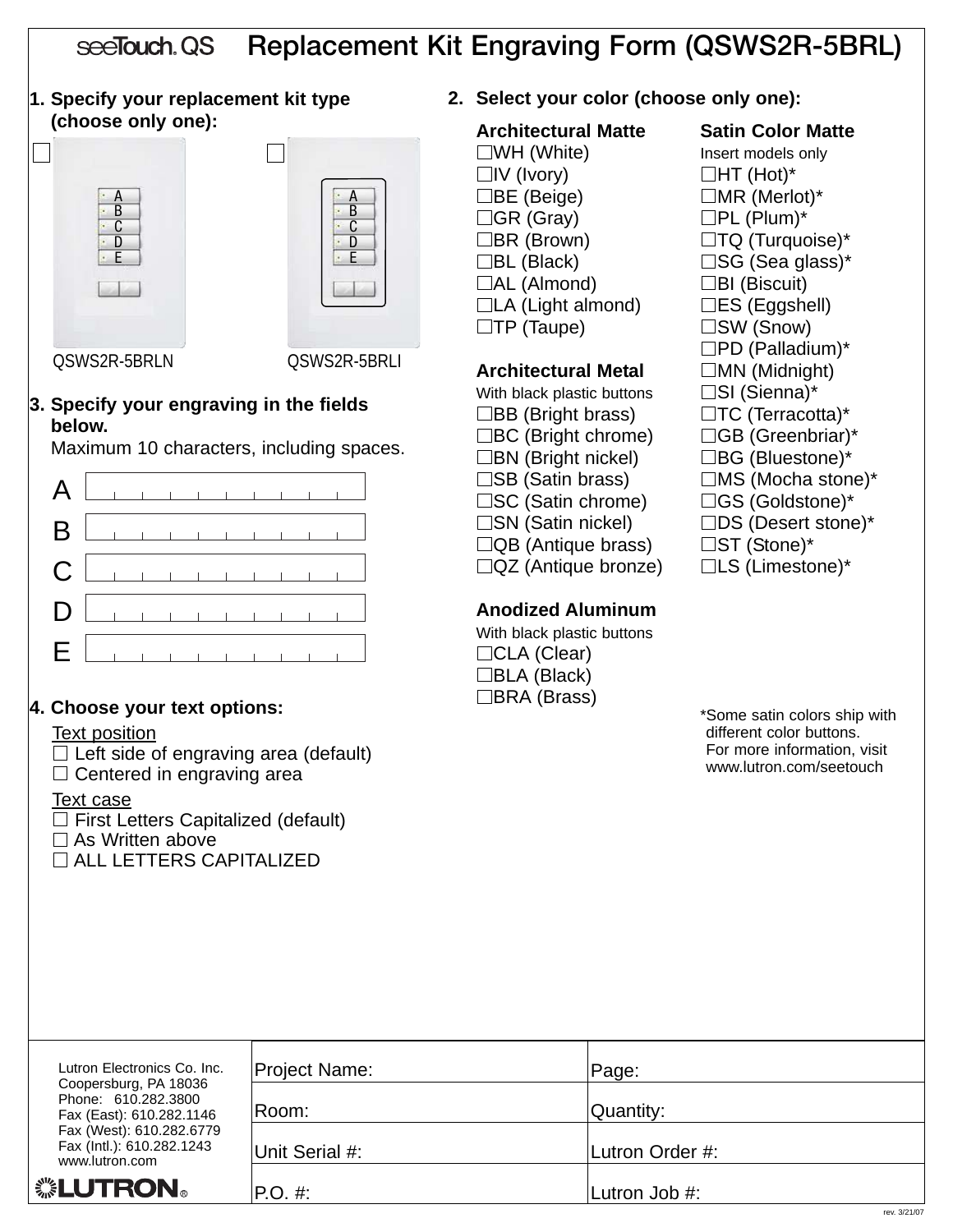| see Touch QS Button Kit Engraving Form (QSWS2B-2BRLIR)                                                                                                                                                                                                            |                                                                           |                                                                                                                                                                                                          |                                                                                                                     |  |
|-------------------------------------------------------------------------------------------------------------------------------------------------------------------------------------------------------------------------------------------------------------------|---------------------------------------------------------------------------|----------------------------------------------------------------------------------------------------------------------------------------------------------------------------------------------------------|---------------------------------------------------------------------------------------------------------------------|--|
| 1. Specify your button kit type                                                                                                                                                                                                                                   |                                                                           | 2. Select your color (choose only one):                                                                                                                                                                  |                                                                                                                     |  |
| (choose only one):<br>$\overline{A}$<br>QSWS2B-2BRLIRN                                                                                                                                                                                                            | $\cdot$ A<br>$\cdot$ B<br>QSWS2B-2BRLIRI                                  | <b>Architectural Matte</b><br>$\square$ WH (White)<br>$\Box$ IV (Ivory)<br>コBE (Beige) ∶<br>$\Box$ GR (Gray)<br>$\Box$ BR (Brown)<br>$\Box$ BL (Black)<br>$\Box$ AL (Almond)<br>$\Box$ LA (Light almond) | <b>Satin Color Matte</b><br>$\Box$ SW (Snow)<br>$\Box$ BI (Biscuit)<br>$\Box$ ES (Eggshell)<br>$\square$ TP (Taupe) |  |
| 3. Specify your engraving in the fields<br>below.<br>Maximum 10 characters, including spaces.                                                                                                                                                                     |                                                                           |                                                                                                                                                                                                          |                                                                                                                     |  |
| A                                                                                                                                                                                                                                                                 |                                                                           |                                                                                                                                                                                                          |                                                                                                                     |  |
| B                                                                                                                                                                                                                                                                 | $\begin{array}{cccccccccccccc} 1 & 1 & 1 & 1 & 1 & 1 & 1 & 1 \end{array}$ |                                                                                                                                                                                                          |                                                                                                                     |  |
| 4. Choose your text options:<br><b>Text position</b><br>$\Box$ Left side of engraving area (default)<br>$\Box$ Centered in engraving area<br>Text case<br>$\Box$ First Letters Capitalized (default)<br>$\Box$ As Written above<br>$\Box$ ALL LETTERS CAPITALIZED |                                                                           |                                                                                                                                                                                                          |                                                                                                                     |  |
| Lutron Electronics Co. Inc.<br>Coopersburg, PA 18036                                                                                                                                                                                                              | Project Name:                                                             |                                                                                                                                                                                                          | Page:                                                                                                               |  |
| Phone: 610.282.3800<br>Fax (East): 610.282.1146<br>Fax (West): 610.282.6779                                                                                                                                                                                       | Room:                                                                     |                                                                                                                                                                                                          | Quantity:                                                                                                           |  |
| Fax (Intl.): 610.282.1243<br>www.lutron.com                                                                                                                                                                                                                       | Unit Serial #:                                                            |                                                                                                                                                                                                          | Lutron Order #:                                                                                                     |  |
| ▒LUTRON。                                                                                                                                                                                                                                                          | $P.O. \#$                                                                 |                                                                                                                                                                                                          | Lutron Job #:                                                                                                       |  |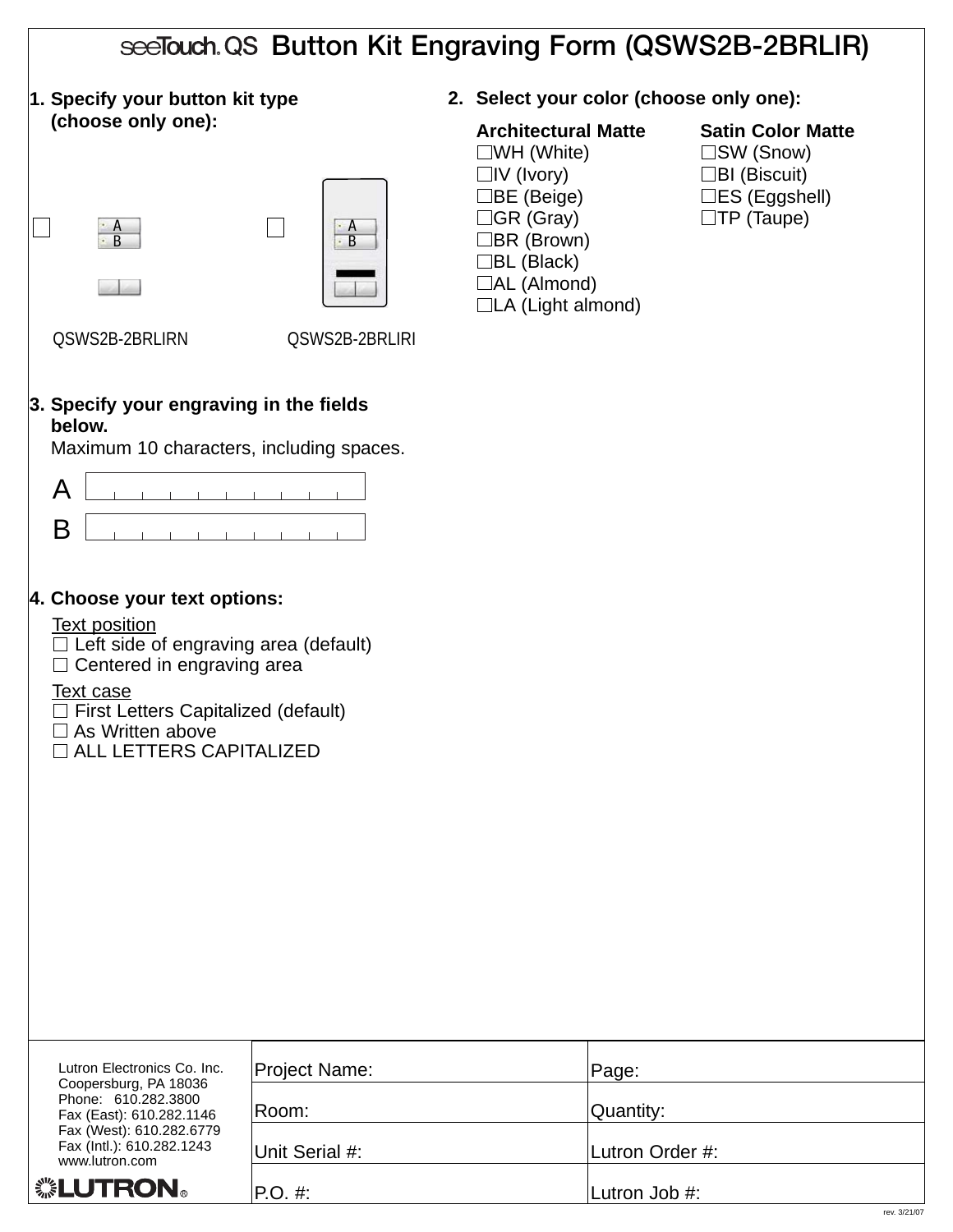# see Touch QS Replacement Kit Engraving Form (QSWS2R-2BRLIR)

**1. Specify your replacement kit type (choose only one):**





QSWS2R-2BRLIRN QSWS2R-2BRLIRI

#### **3. Specify your engraving in the fields below.**

Maximum 10 characters, including spaces.



# **4. Choose your text options:**

#### Text position

 $\Box$  Left side of engraving area (default)  $\Box$  Centered in engraving area

#### Text case

 $\Box$  First Letters Capitalized (default)

- $\Box$  As Written above
- $\Box$  ALL LETTERS CAPITALIZED

#### **2. Select your color (choose only one):**

#### **Architectural Matte Satin Color Matte**

 $\square$ WH (White) **Insert models only**  $\Box$ IV (Ivory)  $\Box$ HT (Hot)\*  $\Box$ BE (Beige)  $\Box$ MR (Merlot)\*  $\Box$ GR (Gray)  $\Box$ PL (Plum)\*  $\Box$ BR (Brown)  $\Box$ TQ (Turquoise)\*  $\Box$ BL (Black)  $\Box$ SG (Sea glass)\*  $\Box$ AL (Almond)  $\Box$ BI (Biscuit)  $\Box$ LA (Light almond)  $\Box$ ES (Eggshell)  $\square$ TP (Taupe)  $\square$ SW (Snow)

### **Architectural Metal** □ MN (Midnight)

With black plastic buttons  $\square$  SI (Sienna)\*  $\Box$ BB (Bright brass)  $\Box$ TC (Terracotta)\*  $\Box BC$  (Bright chrome)  $\Box GB$  (Greenbriar)\*  $\Box$ BN (Bright nickel)  $\Box$ BG (Bluestone)\*  $\square$ SB (Satin brass)  $\square$ MS (Mocha stone)\* □SC (Satin chrome) □GS (Goldstone)\*  $\square$ SN (Satin nickel)  $\square$ DS (Desert stone)\*  $\Box$ QB (Antique brass)  $\Box$ ST (Stone)\*  $\Box$ QZ (Antique bronze)  $\Box$ LS (Limestone)\*

# **Anodized Aluminum**

With black plastic buttons □CLA (Clear) BLA (Black) □BRA (Brass)

 $\square$ PD (Palladium)\*

| Lutron Electronics Co. Inc.                                              | <b>Project Name:</b> | Page:           |
|--------------------------------------------------------------------------|----------------------|-----------------|
| Coopersburg, PA 18036<br>Phone: 610.282.3800<br>Fax (East): 610.282.1146 | Room:                | Quantity:       |
| Fax (West): 610.282.6779<br>Fax (Intl.): 610.282.1243<br>www.lutron.com  | Unit Serial #:       | Lutron Order #: |
| <b> LUTRON</b>                                                           | $ P.O. \#:$          | Lutron Job #:   |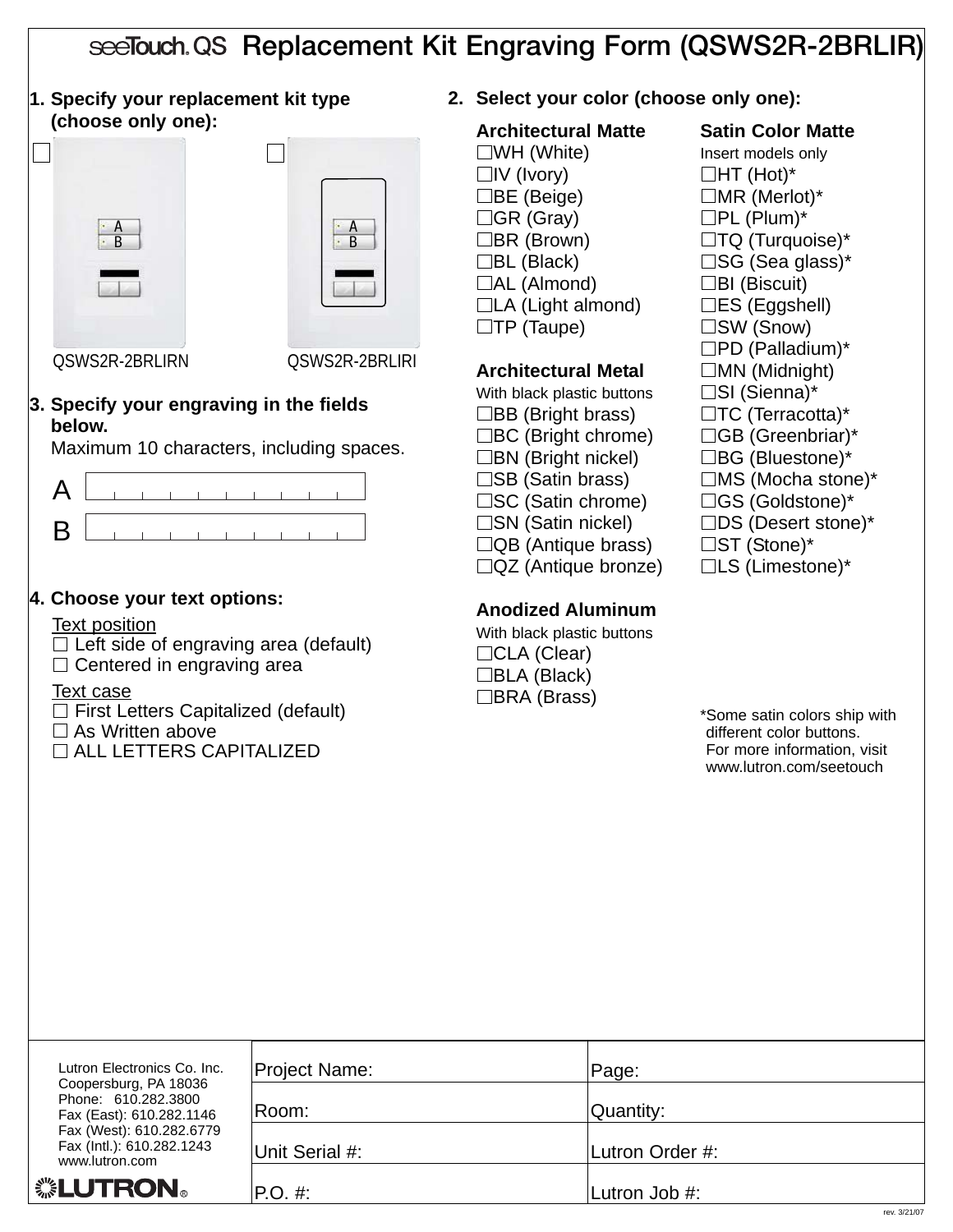| seeTouch QS Button Kit Engraving Form (QSWS2B-3BRLIR)                                                                                                                                                                                                                   |                          |                                                                                                                                                                                                        |                                                                                                               |  |  |  |
|-------------------------------------------------------------------------------------------------------------------------------------------------------------------------------------------------------------------------------------------------------------------------|--------------------------|--------------------------------------------------------------------------------------------------------------------------------------------------------------------------------------------------------|---------------------------------------------------------------------------------------------------------------|--|--|--|
| 1. Specify your button kit type                                                                                                                                                                                                                                         |                          | 2. Select your color (choose only one):                                                                                                                                                                |                                                                                                               |  |  |  |
| (choose only one):<br>$\cdot$ B<br>$\overline{C}$<br>QSWS2B-3BRLIRN                                                                                                                                                                                                     | B<br>C<br>QSWS2B-3BRLIRI | <b>Architectural Matte</b><br>$\square$ WH (White)<br>$\Box$ IV (Ivory)<br>$\Box$ BE (Beige)<br>□GR (Gray)<br>$\Box$ BR (Brown)<br>$\Box$ BL (Black)<br>$\Box$ AL (Almond)<br>$\Box$ LA (Light almond) | <b>Satin Color Matte</b><br>□SW (Snow)<br>$\Box$ BI (Biscuit)<br>$\Box$ ES (Eggshell)<br>$\square$ TP (Taupe) |  |  |  |
| 3. Specify your engraving in the fields<br>below.<br>Maximum 10 characters, including spaces.                                                                                                                                                                           |                          |                                                                                                                                                                                                        |                                                                                                               |  |  |  |
| A<br>B<br>C                                                                                                                                                                                                                                                             |                          |                                                                                                                                                                                                        |                                                                                                               |  |  |  |
| 4. Choose your text options:<br><b>Text position</b><br>Left side of engraving area (default)<br>Centered in engraving area<br>$\Box$<br><b>Text case</b><br>$\exists$ First Letters Capitalized (default)<br>$\Box$ As Written above<br>$\Box$ ALL LETTERS CAPITALIZED |                          |                                                                                                                                                                                                        |                                                                                                               |  |  |  |
| Lutron Electronics Co. Inc.<br>Coopersburg, PA 18036                                                                                                                                                                                                                    | Project Name:            | Page:                                                                                                                                                                                                  |                                                                                                               |  |  |  |
| Phone: 610.282.3800<br>Fax (East): 610.282.1146<br>Fax (West): 610.282.6779                                                                                                                                                                                             | Room:                    | Quantity:                                                                                                                                                                                              |                                                                                                               |  |  |  |
| Fax (Intl.): 610.282.1243<br>www.lutron.com                                                                                                                                                                                                                             | Unit Serial #:           | Lutron Order #:                                                                                                                                                                                        |                                                                                                               |  |  |  |
| ▒LUTRON。                                                                                                                                                                                                                                                                | $P.O. \#$ :              | Lutron Job #:                                                                                                                                                                                          | rev. 3/21/07                                                                                                  |  |  |  |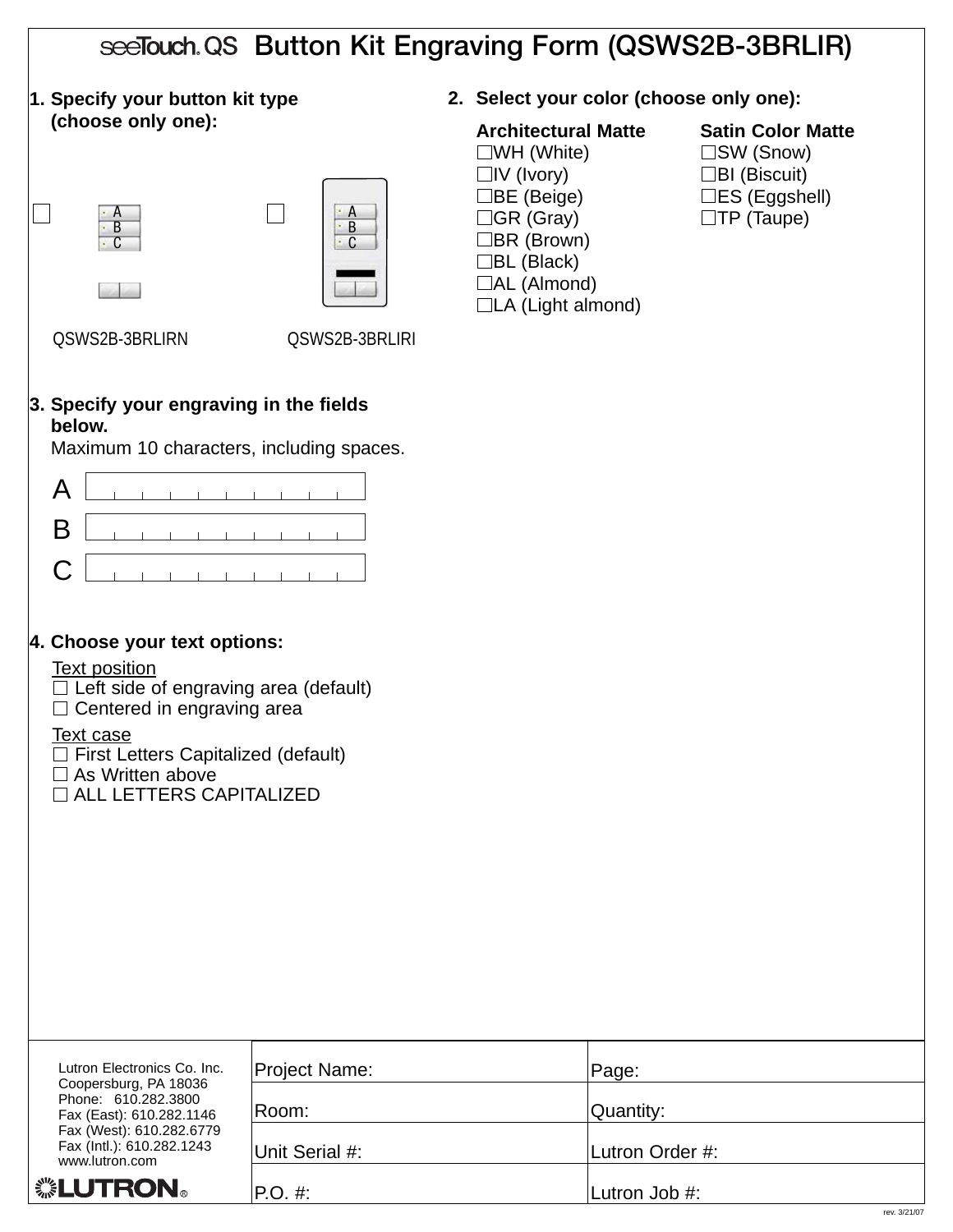# see Touch QS Replacement Kit Engraving Form (QSWS2R-3BRLIR)

**1. Specify your replacement kit type (choose only one):**





QSWS2R-3BRLIRN QSWS2R-3BRLIRI

#### **3. Specify your engraving in the fields below.**

Maximum 10 characters, including spaces.



# **4. Choose your text options:**

#### Text position

 $\Box$  Left side of engraving area (default)

 $\Box$  Centered in engraving area

#### Text case

- $\Box$  First Letters Capitalized (default)
- $\square$  As Written above
- ALL LETTERS CAPITALIZED

**2. Select your color (choose only one):**

#### **Architectural Matte Satin Color Matte**

 $\square$ WH (White) **Insert models only**  $\Box$ IV (Ivory)  $\Box$ HT (Hot)\*  $\Box$ BE (Beige)  $\Box$ MR (Merlot)\*  $\Box$ GR (Gray)  $\Box$ PL (Plum)\*  $\Box$ BR (Brown)  $\Box$ TQ (Turquoise)\*  $\Box$ BL (Black)  $\Box$ SG (Sea glass)\*  $\Box$ AL (Almond)  $\Box$ BI (Biscuit)  $\Box$ LA (Light almond)  $\Box$ ES (Eggshell)

#### **Architectural Metal MN** (Midnight)

With black plastic buttons  $\square$  SI (Sienna)\*  $\Box$ BB (Bright brass)  $\Box$ TC (Terracotta)\*  $\Box BC$  (Bright chrome)  $\Box GB$  (Greenbriar)\*  $\Box$ BN (Bright nickel)  $\Box$ BG (Bluestone)\*  $\square$ SB (Satin brass)  $\square$ MS (Mocha stone)\* □SC (Satin chrome) □GS (Goldstone)\*  $\square$ SN (Satin nickel)  $\square$ DS (Desert stone)\*  $\Box$ QB (Antique brass)  $\Box$ ST (Stone)\*  $\Box$ QZ (Antique bronze)  $\Box$ LS (Limestone)\*

# **Anodized Aluminum**

With black plastic buttons □CLA (Clear)  $\Box$ BLA (Black) □BRA (Brass)

 $\square$ TP (Taupe)  $\square$ SW (Snow)  $\square$ PD (Palladium)\*

| Lutron Electronics Co. Inc.                                              | <b>Project Name:</b> | Page:           |  |
|--------------------------------------------------------------------------|----------------------|-----------------|--|
| Coopersburg, PA 18036<br>Phone: 610.282.3800<br>Fax (East): 610.282.1146 | Room:                | Quantity:       |  |
| Fax (West): 610.282.6779<br>Fax (Intl.): 610.282.1243<br>www.lutron.com  | Unit Serial #:       | Lutron Order #: |  |
| <b>"LUTRON</b>                                                           | P.O. #:              | Lutron Job #:   |  |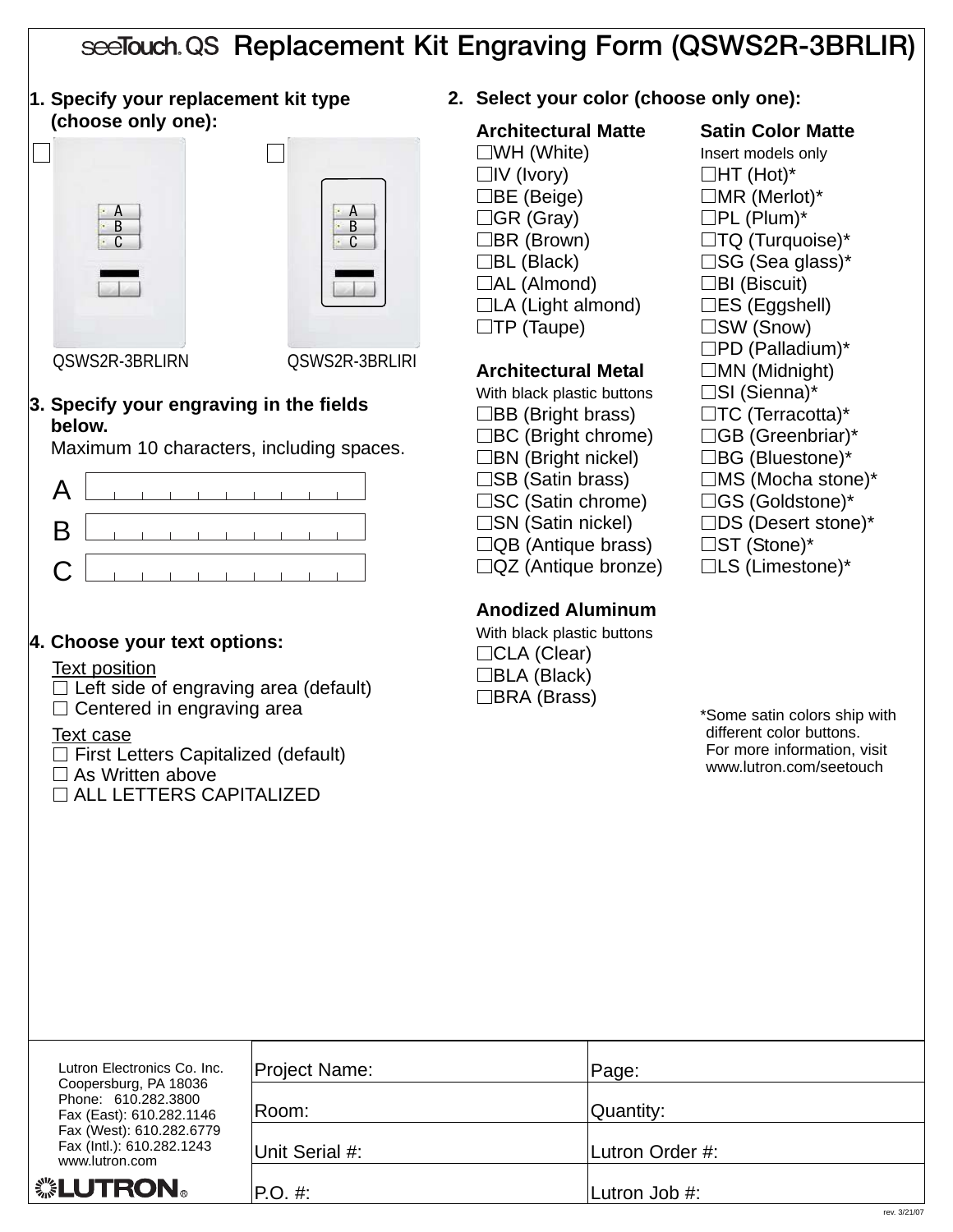| Button Kit Engraving Form (QSWS2B-5BRLIR)<br>seeTouch QS                                                                                                                                                                                                           |                                                                            |                                                                                                                                                                                                        |                                                                                                                  |  |  |  |  |
|--------------------------------------------------------------------------------------------------------------------------------------------------------------------------------------------------------------------------------------------------------------------|----------------------------------------------------------------------------|--------------------------------------------------------------------------------------------------------------------------------------------------------------------------------------------------------|------------------------------------------------------------------------------------------------------------------|--|--|--|--|
|                                                                                                                                                                                                                                                                    | 1. Specify your button kit type<br>2. Select your color (choose only one): |                                                                                                                                                                                                        |                                                                                                                  |  |  |  |  |
| (choose only one):<br>A<br>B<br>C<br>D<br>QSWS2B-5BRLIRN                                                                                                                                                                                                           | A<br>B<br>C<br>D<br>QSWS2B-5BRLIRI                                         | <b>Architectural Matte</b><br>$\square$ WH (White)<br>$\Box$ IV (Ivory)<br>$\Box$ BE (Beige)<br>$\Box$ GR (Gray)<br>$\Box$ BR (Brown)<br>$\Box$ BL (Black)<br>$\Box$ AL (Almond)<br>□LA (Light almond) | <b>Satin Color Matte</b><br>$\square$ SW (Snow)<br>$\Box$ BI (Biscuit)<br>□ES (Eggshell)<br>$\square$ TP (Taupe) |  |  |  |  |
| below.<br>Maximum 10 characters, including spaces.                                                                                                                                                                                                                 | 3. Specify your engraving in the fields                                    |                                                                                                                                                                                                        |                                                                                                                  |  |  |  |  |
| A<br>B                                                                                                                                                                                                                                                             |                                                                            |                                                                                                                                                                                                        |                                                                                                                  |  |  |  |  |
| C                                                                                                                                                                                                                                                                  |                                                                            |                                                                                                                                                                                                        |                                                                                                                  |  |  |  |  |
| D                                                                                                                                                                                                                                                                  |                                                                            |                                                                                                                                                                                                        |                                                                                                                  |  |  |  |  |
| Е                                                                                                                                                                                                                                                                  |                                                                            |                                                                                                                                                                                                        |                                                                                                                  |  |  |  |  |
| 4. Choose your text options:<br><b>Text position</b><br>$\Box$ Left side of engraving area (default)<br>$\Box$ Centered in engraving area<br><b>Text case</b><br>$\Box$ First Letters Capitalized (default)<br>As Written above<br><b>JALL LETTERS CAPITALIZED</b> |                                                                            |                                                                                                                                                                                                        |                                                                                                                  |  |  |  |  |
| Lutron Electronics Co. Inc.<br>Coopersburg, PA 18036                                                                                                                                                                                                               | Project Name:                                                              | Page:                                                                                                                                                                                                  |                                                                                                                  |  |  |  |  |
| Phone: 610.282.3800<br>Fax (East): 610.282.1146<br>Fax (West): 610.282.6779                                                                                                                                                                                        | Room:                                                                      | Quantity:                                                                                                                                                                                              |                                                                                                                  |  |  |  |  |
| Fax (Intl.): 610.282.1243<br>www.lutron.com                                                                                                                                                                                                                        | Unit Serial #:                                                             | Lutron Order #:                                                                                                                                                                                        |                                                                                                                  |  |  |  |  |
| ▒LUTRON。                                                                                                                                                                                                                                                           | P.O. #:                                                                    | Lutron Job #:                                                                                                                                                                                          |                                                                                                                  |  |  |  |  |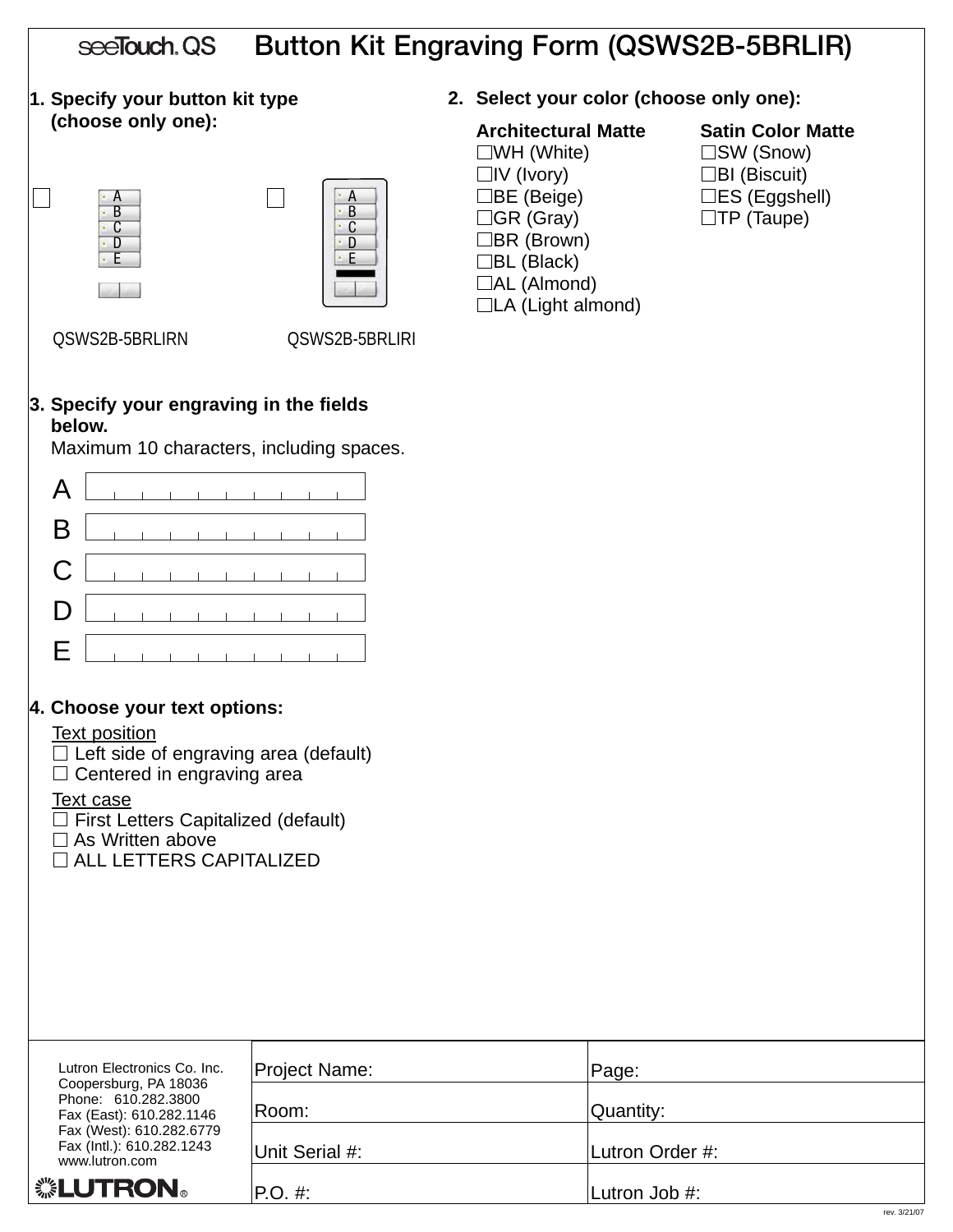# see Touch QS Replacement Kit Engraving Form (QSWS2R-5BRLIR)

**1. Specify your replacement kit type (choose only one):**





QSWS2R-5BRLIRN QSWS2R-5BRLIRI

#### **3. Specify your engraving in the fields below.**

Maximum 10 characters, including spaces.

|  |  |  |  |  | $A$ $\Box$                          |
|--|--|--|--|--|-------------------------------------|
|  |  |  |  |  |                                     |
|  |  |  |  |  |                                     |
|  |  |  |  |  | $D$                                 |
|  |  |  |  |  | $E$ and $E$ and $E$ and $E$ and $E$ |

# **4. Choose your text options:**

#### Text position

 $\Box$  Left side of engraving area (default)  $\Box$  Centered in engraving area

Text case

 $\Box$  First Letters Capitalized (default)  $\square$  As Written above ALL LETTERS CAPITALIZED

**2. Select your color (choose only one):**

### **Architectural Matte Satin Color Matte**

 $\square$ WH (White) **Insert models only**  $\Box$ IV (Ivory)  $\Box$ HT (Hot)\*  $\Box$ BE (Beige)  $\Box$ MR (Merlot)\*  $\Box$ GR (Gray)  $\Box$ PL (Plum)\*  $\Box$ BR (Brown)  $\Box$ TQ (Turquoise)\*  $\Box$ BL (Black)  $\Box$ SG (Sea glass)\*  $\Box$ AL (Almond)  $\Box$ BI (Biscuit)  $\Box$ LA (Light almond)  $\Box$ ES (Eggshell)

# **Architectural Metal MN** (Midnight)

With black plastic buttons  $\square$  SI (Sienna)\*  $\Box$ BB (Bright brass)  $\Box$ TC (Terracotta)\*  $\Box BC$  (Bright chrome)  $\Box GB$  (Greenbriar)\*  $\Box$ BN (Bright nickel)  $\Box$ BG (Bluestone)\*  $\square$ SB (Satin brass)  $\square$ MS (Mocha stone)\* □SC (Satin chrome) □GS (Goldstone)\*  $\square$ SN (Satin nickel)  $\square$ DS (Desert stone)\*  $\Box$ QB (Antique brass)  $\Box$ ST (Stone)\*  $\Box$ QZ (Antique bronze)  $\Box$ LS (Limestone)\*

# **Anodized Aluminum**

With black plastic buttons □CLA (Clear) BLA (Black) □BRA (Brass)

 $\square$ TP (Taupe)  $\square$ SW (Snow)  $\square$ PD (Palladium)\*

| Lutron Electronics Co. Inc.                                              | <b>Project Name:</b> | Page:           |
|--------------------------------------------------------------------------|----------------------|-----------------|
| Coopersburg, PA 18036<br>Phone: 610.282.3800<br>Fax (East): 610.282.1146 | Room:                | Quantity:       |
| Fax (West): 610.282.6779<br>Fax (Intl.): 610.282.1243<br>www.lutron.com  | Unit Serial #:       | Lutron Order #: |
| <b>. LUTRON</b>                                                          | $P.O. \#$            | Lutron Job #:   |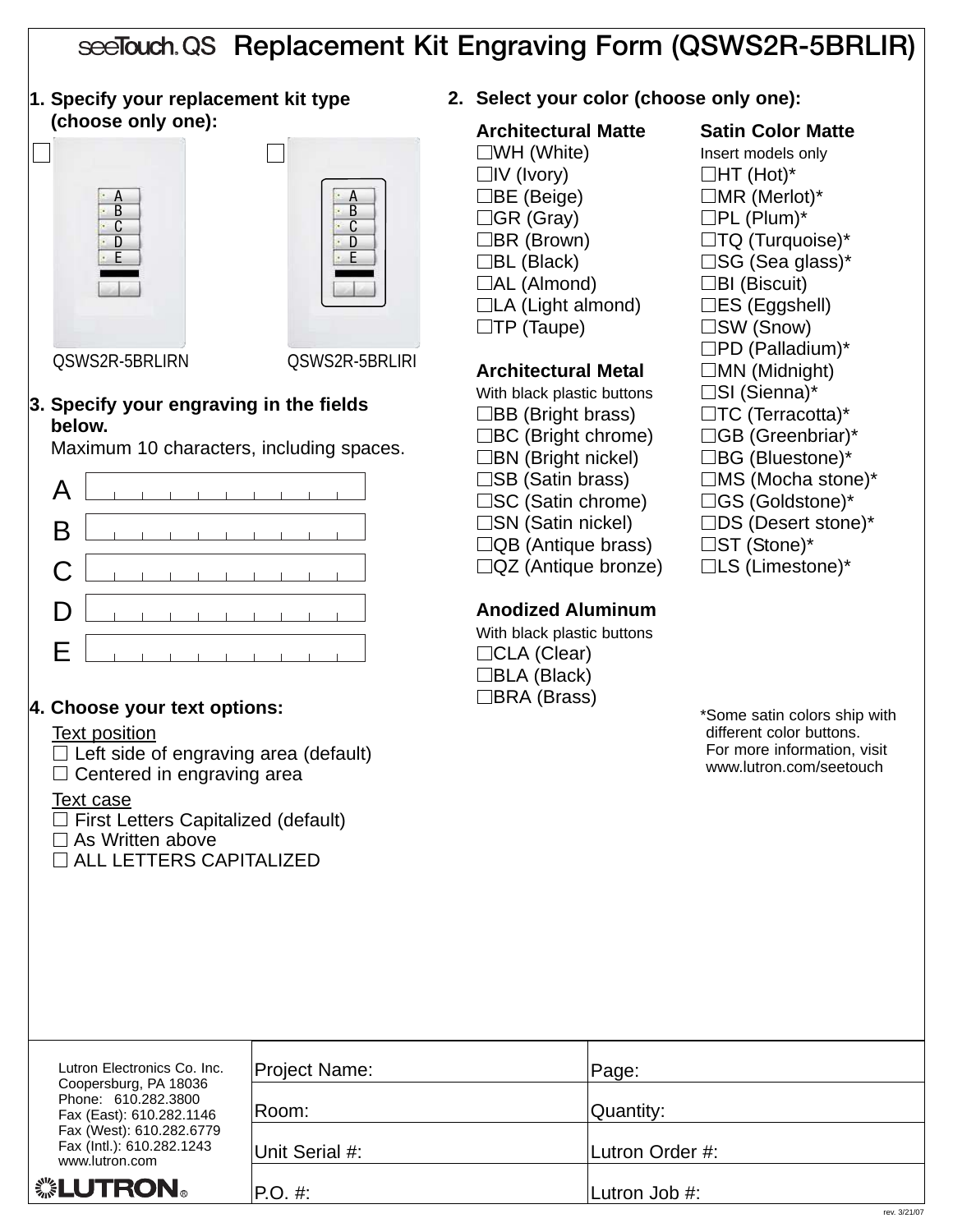|                                                                                                                                                                                                                                                            |                                  | see Touch QS Button Kit Engraving Form (QSWS2B-1RLD)                                                                                                                                                         |                                                                                                                        |
|------------------------------------------------------------------------------------------------------------------------------------------------------------------------------------------------------------------------------------------------------------|----------------------------------|--------------------------------------------------------------------------------------------------------------------------------------------------------------------------------------------------------------|------------------------------------------------------------------------------------------------------------------------|
| 1. Specify your button kit type                                                                                                                                                                                                                            |                                  | 2. Select your color (choose only one):                                                                                                                                                                      |                                                                                                                        |
| (choose only one):<br>$\mathsf{A}$<br>$\cdot$ B<br>$\cdot$ C<br>۰E<br>QSWS2B-1RLDN                                                                                                                                                                         | A<br>B<br>C<br>D<br>QSWS2B-1RLDI | <b>Architectural Matte</b><br>$\square$ WH (White)<br>$\Box$ IV (Ivory)<br>$\Box$ BE (Beige)<br>$\Box$ GR (Gray)<br>$\Box$ BR (Brown)<br>$\Box$ BL (Black)<br>$\Box$ AL (Almond)<br>$\Box$ LA (Light almond) | <b>Satin Color Matte</b><br>$\square$ SW (Snow)<br>$\Box$ BI (Biscuit)<br>$\Box$ ES (Eggshell)<br>$\square$ TP (Taupe) |
| 3. Specify your engraving in the fields<br>below.<br>Maximum 10 characters, including spaces.                                                                                                                                                              |                                  |                                                                                                                                                                                                              |                                                                                                                        |
| A<br>$\mathbf{1}$ and $\mathbf{1}$ and $\mathbf{1}$                                                                                                                                                                                                        |                                  |                                                                                                                                                                                                              |                                                                                                                        |
| B                                                                                                                                                                                                                                                          |                                  |                                                                                                                                                                                                              |                                                                                                                        |
| C                                                                                                                                                                                                                                                          |                                  |                                                                                                                                                                                                              |                                                                                                                        |
| D                                                                                                                                                                                                                                                          |                                  |                                                                                                                                                                                                              |                                                                                                                        |
| Е                                                                                                                                                                                                                                                          |                                  |                                                                                                                                                                                                              |                                                                                                                        |
| 4. Choose your text options:<br><b>Text position</b><br>$\Box$ Left side of engraving area (default)<br>Centered in engraving area<br>Text case<br>$\Box$ First Letters Capitalized (default)<br>$\Box$ As Written above<br>$\Box$ ALL LETTERS CAPITALIZED |                                  |                                                                                                                                                                                                              |                                                                                                                        |
| Lutron Electronics Co. Inc.                                                                                                                                                                                                                                | Project Name:                    | Page:                                                                                                                                                                                                        |                                                                                                                        |
| Coopersburg, PA 18036<br>Phone: 610.282.3800<br>Fax (East): 610.282.1146                                                                                                                                                                                   | Room:                            | Quantity:                                                                                                                                                                                                    |                                                                                                                        |
| Fax (West): 610.282.6779<br>Fax (Intl.): 610.282.1243<br>www.lutron.com                                                                                                                                                                                    | Unit Serial #:                   | Lutron Order #:                                                                                                                                                                                              |                                                                                                                        |
| ▒LUTRON。                                                                                                                                                                                                                                                   | $P.O. \#$                        | Lutron Job #:                                                                                                                                                                                                |                                                                                                                        |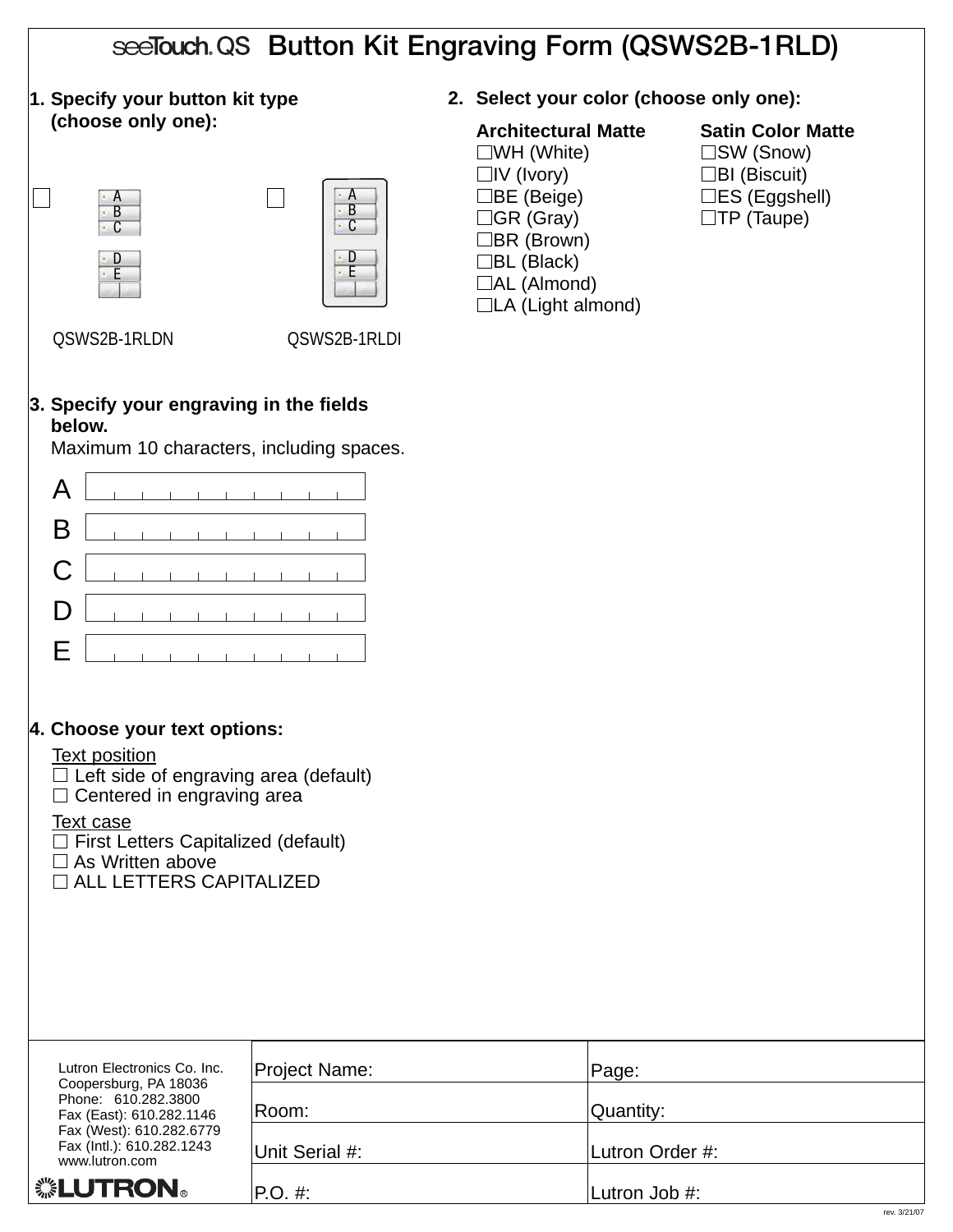# see Touch QS Replacement Kit Engraving Form (QSWS2R-1RLD)

**1. Specify your replacement kit type (choose only one):**





QSWS2R-1RLDN QSWS2R-1RLDI

#### **3. Specify your engraving in the fields below.**

Maximum 10 characters, including spaces.

|  |  |  |  |  | $A$ $\Box$                                                                                                                                                                                                                    |
|--|--|--|--|--|-------------------------------------------------------------------------------------------------------------------------------------------------------------------------------------------------------------------------------|
|  |  |  |  |  |                                                                                                                                                                                                                               |
|  |  |  |  |  |                                                                                                                                                                                                                               |
|  |  |  |  |  | $D$                                                                                                                                                                                                                           |
|  |  |  |  |  | $E$ and $E$ and $E$ and $E$ and $E$ and $E$ and $E$ and $E$ and $E$ and $E$ and $E$ and $E$ and $E$ and $E$ and $E$ and $E$ and $E$ and $E$ and $E$ and $E$ and $E$ and $E$ and $E$ and $E$ and $E$ and $E$ and $E$ and $E$ a |

# **4. Choose your text options:**

#### Text position

 $\Box$  Left side of engraving area (default)  $\Box$  Centered in engraving area

#### Text case

 $\Box$  First Letters Capitalized (default)  $\Box$  As Written above

ALL LETTERS CAPITALIZED

**2. Select your color (choose only one):**

# **Architectural Matte Satin Color Matte**

 $\square$ WH (White) **Insert models only**  $\Box$ IV (Ivory)  $\Box$ HT (Hot)\*  $\Box$ BE (Beige)  $\Box$ MR (Merlot)\*  $\Box$ GR (Gray)  $\Box$ PL (Plum)\*  $\Box$ BR (Brown)  $\Box$ TQ (Turquoise)\*  $\Box$ BL (Black)  $\Box$ SG (Sea glass)\*  $\Box$ AL (Almond)  $\Box$ BI (Biscuit)  $\Box$ LA (Light almond)  $\Box$ ES (Eggshell)  $\square$ TP (Taupe)  $\square$ SW (Snow)

# **Architectural Metal MN** (Midnight)

With black plastic buttons  $\square$  SI (Sienna)\*  $\Box$ BB (Bright brass)  $\Box$ TC (Terracotta)\*  $\Box BC$  (Bright chrome)  $\Box GB$  (Greenbriar)\*  $\Box$ BN (Bright nickel)  $\Box$ BG (Bluestone)\*  $\square$ SB (Satin brass)  $\square$ MS (Mocha stone)\* □SC (Satin chrome) □GS (Goldstone)\*  $\square$ SN (Satin nickel)  $\square$ DS (Desert stone)\*  $\Box$ QB (Antique brass)  $\Box$ ST (Stone)\*  $\Box$ QZ (Antique bronze)  $\Box$ LS (Limestone)\*

# **Anodized Aluminum**

With black plastic buttons □CLA (Clear) BLA (Black) □BRA (Brass)

 $\square$ PD (Palladium)\*

| Lutron Electronics Co. Inc.                                              | <b>Project Name:</b> | Page:           |
|--------------------------------------------------------------------------|----------------------|-----------------|
| Coopersburg, PA 18036<br>Phone: 610.282.3800<br>Fax (East): 610.282.1146 | Room:                | Quantity:       |
| Fax (West): 610.282.6779<br>Fax (Intl.): 610.282.1243<br>www.lutron.com  | Unit Serial #:       | Lutron Order #: |
| <b>. LUTRON</b>                                                          | $P.O. \#$            | Lutron Job #:   |
|                                                                          |                      |                 |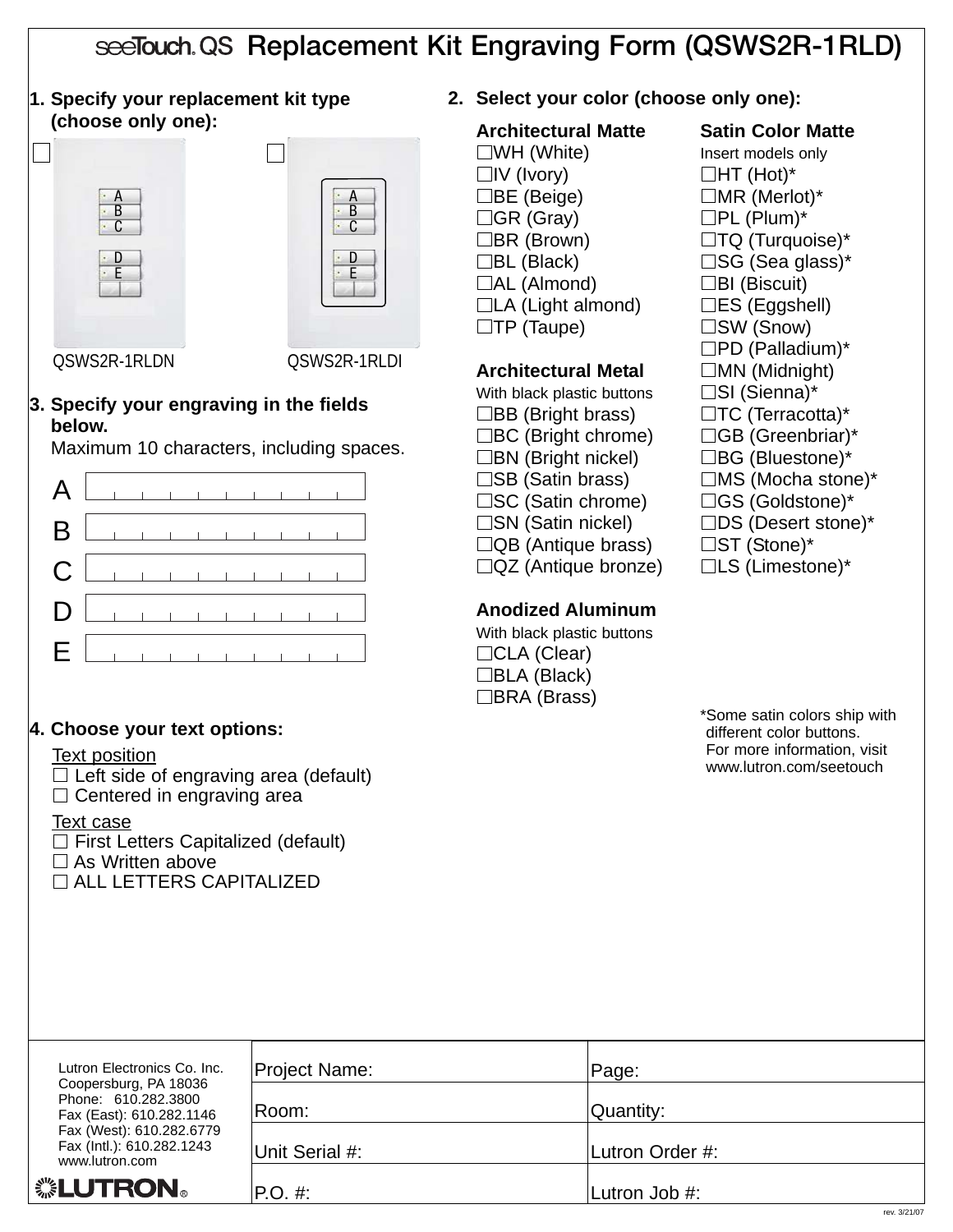| see Touch QS Button Kit Engraving Form (QSWS2B-2RLD)                                                                             |                                                                                                                                                                        |                                                                                                                                                                                                        |                                                                    |                                                  |  |  |
|----------------------------------------------------------------------------------------------------------------------------------|------------------------------------------------------------------------------------------------------------------------------------------------------------------------|--------------------------------------------------------------------------------------------------------------------------------------------------------------------------------------------------------|--------------------------------------------------------------------|--------------------------------------------------|--|--|
| 1. Specify your button kit type                                                                                                  |                                                                                                                                                                        |                                                                                                                                                                                                        | 2. Select your color (choose only one):                            |                                                  |  |  |
| (choose only one):<br>A<br>B                                                                                                     | B<br>C<br>D                                                                                                                                                            | <b>Architectural Matte</b><br>$\square$ WH (White)<br>$\Box$ IV (Ivory)<br>コBE (Beige)<br>$\Box$ GR (Gray)<br>$\Box$ BR (Brown)<br>$\Box$ BL (Black)<br>$\Box$ AL (Almond)<br>$\Box$ LA (Light almond) | $\square$ SW (Snow)<br>$\Box$ BI (Biscuit)<br>$\square$ TP (Taupe) | <b>Satin Color Matte</b><br>$\Box$ ES (Eggshell) |  |  |
| QSWS2B-2RLDN                                                                                                                     | QSWS2B-2RLDI                                                                                                                                                           |                                                                                                                                                                                                        |                                                                    |                                                  |  |  |
| below.<br>A<br>B<br>C<br>D<br>4. Choose your text options:                                                                       | 3. Specify your engraving in the fields<br>Maximum 10 characters, including spaces.<br>$\begin{array}{cccccccccccccc} & 1 & 1 & 1 & 1 & 1 & 1 & 1 & 1 & 1 \end{array}$ |                                                                                                                                                                                                        |                                                                    |                                                  |  |  |
| <b>Text position</b>                                                                                                             |                                                                                                                                                                        |                                                                                                                                                                                                        |                                                                    |                                                  |  |  |
| $\Box$ Left side of engraving area (default)<br>Centered in engraving area                                                       |                                                                                                                                                                        |                                                                                                                                                                                                        |                                                                    |                                                  |  |  |
| <b>Text case</b><br>$\Box$ First Letters Capitalized (default)<br>$\Box$ As Written above<br>$\sqsupset$ ALL LETTERS CAPITALIZED |                                                                                                                                                                        |                                                                                                                                                                                                        |                                                                    |                                                  |  |  |
|                                                                                                                                  |                                                                                                                                                                        |                                                                                                                                                                                                        |                                                                    |                                                  |  |  |
| Lutron Electronics Co. Inc.                                                                                                      | Project Name:                                                                                                                                                          |                                                                                                                                                                                                        | Page:                                                              |                                                  |  |  |
| Coopersburg, PA 18036<br>Phone: 610.282.3800                                                                                     | Room:                                                                                                                                                                  |                                                                                                                                                                                                        | Quantity:                                                          |                                                  |  |  |
| Fax (East): 610.282.1146<br>Fax (West): 610.282.6779<br>Fax (Intl.): 610.282.1243<br>www.lutron.com                              | Unit Serial #:                                                                                                                                                         |                                                                                                                                                                                                        | Lutron Order #:                                                    |                                                  |  |  |
| ▒LUTRON。                                                                                                                         | P.O. #:                                                                                                                                                                |                                                                                                                                                                                                        | Lutron Job #:                                                      |                                                  |  |  |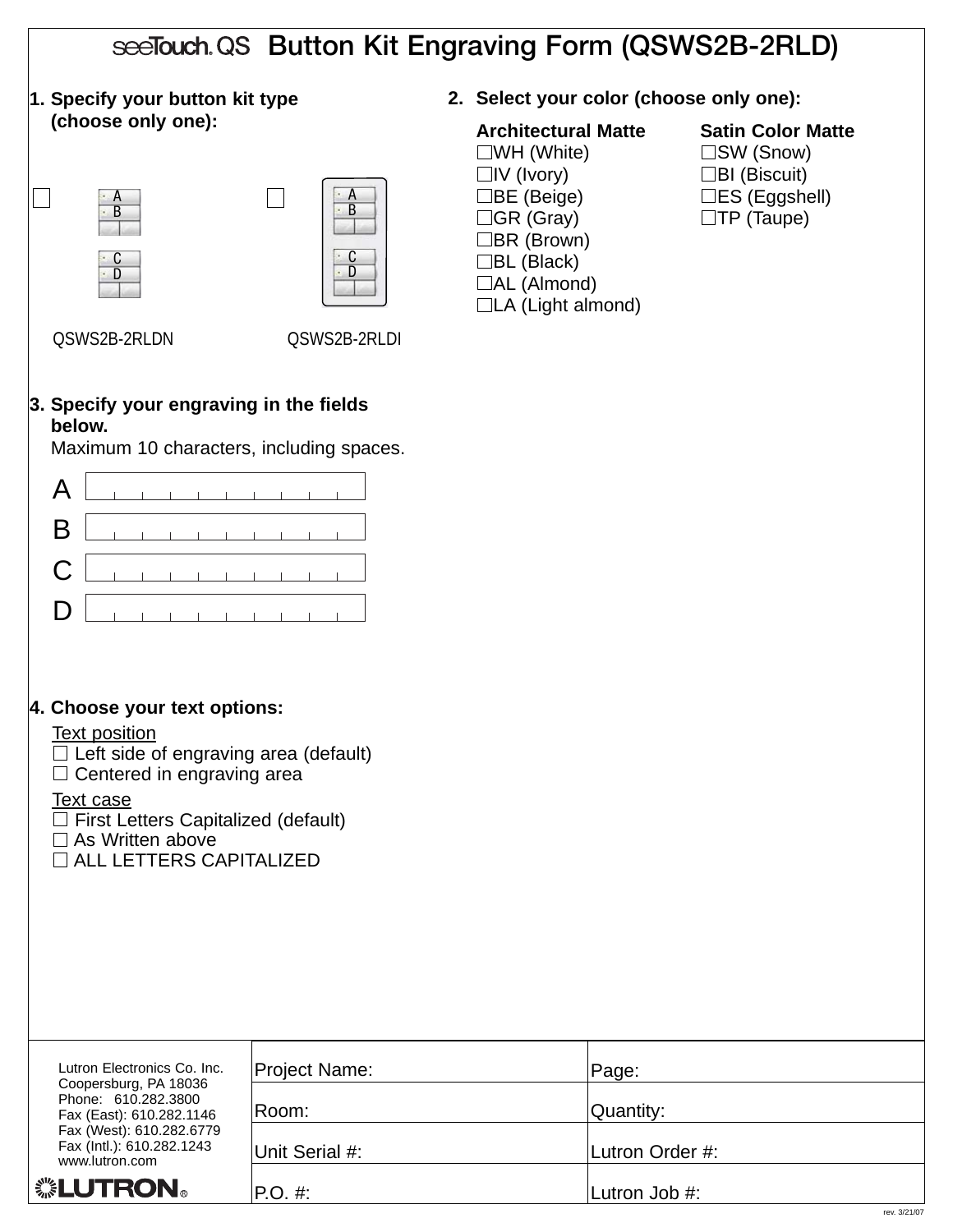# see Touch QS Replacement Kit Engraving Form (QSWS2R-2RLD)

**1. Specify your replacement kit type (choose only one):**





QSWS2R-2RLDN QSWS2R-2RLDI

#### **3. Specify your engraving in the fields below.**

Maximum 10 characters, including spaces.

|  |  |  |  |  | $A$ $\left[\begin{array}{ccc} 1 & 1 & 1 & 1 & 1 & 1 & 1 & 1 & 1 \end{array}\right]$ |
|--|--|--|--|--|-------------------------------------------------------------------------------------|
|  |  |  |  |  | $\mathsf{B}$ . The set of the set of $\mathsf{B}$                                   |
|  |  |  |  |  |                                                                                     |
|  |  |  |  |  | $D$                                                                                 |

# **4. Choose your text options:**

#### Text position

 $\Box$  Left side of engraving area (default)  $\Box$  Centered in engraving area

#### Text case

 $\Box$  First Letters Capitalized (default)  $\square$  As Written above ALL LETTERS CAPITALIZED

**2. Select your color (choose only one):**

# **Architectural Matte Satin Color Matte**

 $\square$ WH (White) **Insert models only**  $\Box$ IV (Ivory)  $\Box$ HT (Hot)\*  $\Box$ BE (Beige)  $\Box$ MR (Merlot)\*  $\Box$ GR (Gray)  $\Box$ PL (Plum)\*  $\Box$ BR (Brown)  $\Box$ TQ (Turquoise)\*  $\Box$ BL (Black)  $\Box$ SG (Sea glass)\*  $\Box$ AL (Almond)  $\Box$ BI (Biscuit)  $\Box$ LA (Light almond)  $\Box$ ES (Eggshell)

# **Architectural Metal MN** (Midnight)

With black plastic buttons  $\square$  SI (Sienna)\*  $\Box$ BB (Bright brass)  $\Box$ TC (Terracotta)\*  $\Box BC$  (Bright chrome)  $\Box GB$  (Greenbriar)\*  $\Box$ BN (Bright nickel)  $\Box$ BG (Bluestone)\*  $\square$ SB (Satin brass)  $\square$ MS (Mocha stone)\* □SC (Satin chrome) □GS (Goldstone)\*  $\square$ SN (Satin nickel)  $\square$ DS (Desert stone)\*  $\Box$ QB (Antique brass)  $\Box$ ST (Stone)\*  $\Box$ QZ (Antique bronze)  $\Box$ LS (Limestone)\*

# **Anodized Aluminum**

With black plastic buttons □CLA (Clear) BLA (Black) □BRA (Brass)

 $\square$ TP (Taupe)  $\square$ SW (Snow)  $\square$ PD (Palladium)\*

| Lutron Electronics Co. Inc.                                              | Project Name:  | Page:           |
|--------------------------------------------------------------------------|----------------|-----------------|
| Coopersburg, PA 18036<br>Phone: 610.282.3800<br>Fax (East): 610.282.1146 | ∣Room:         | Quantity:       |
| Fax (West): 610.282.6779<br>Fax (Intl.): 610.282.1243<br>www.lutron.com  | Unit Serial #: | Lutron Order #: |
| <b>. LUTRON</b>                                                          | $ P.O. \#:$    | Lutron Job #:   |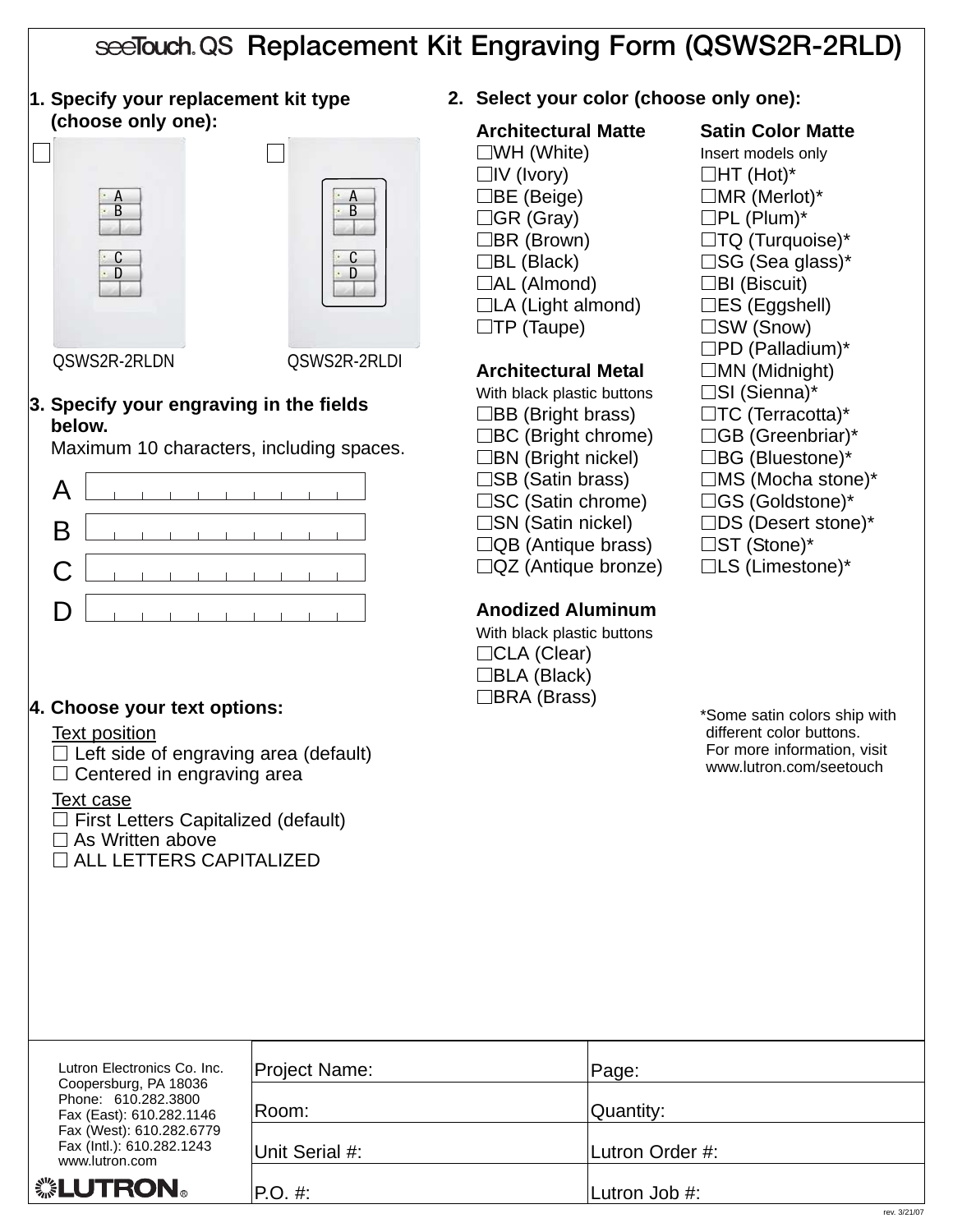|                                                                                                                                                                                                                                                                   |                               | see Touch QS Button Kit Engraving Form (QSWS2B-3BD)                                                                                                                                                    |                                                                                                         |
|-------------------------------------------------------------------------------------------------------------------------------------------------------------------------------------------------------------------------------------------------------------------|-------------------------------|--------------------------------------------------------------------------------------------------------------------------------------------------------------------------------------------------------|---------------------------------------------------------------------------------------------------------|
| 1. Specify your button kit type                                                                                                                                                                                                                                   |                               | 2. Select your color (choose only one):                                                                                                                                                                |                                                                                                         |
| (choose only one):<br>A<br>$\overline{B}$<br>C<br>β.<br>۰F                                                                                                                                                                                                        | B<br>C<br>D<br>E<br>$\cdot$ F | <b>Architectural Matte</b><br>$\square$ WH (White)<br>$\Box$ IV (Ivory)<br>∃BE (Beige)<br>$\Box$ GR (Gray)<br>$\Box$ BR (Brown)<br>$\Box$ BL (Black)<br>$\Box$ AL (Almond)<br>$\Box$ LA (Light almond) | <b>Satin Color Matte</b><br>□SW (Snow)<br>$\Box$ BI (Biscuit)<br>□ES (Eggshell)<br>$\square$ TP (Taupe) |
| QSWS2B-3BDN                                                                                                                                                                                                                                                       | QSWS2B-3BDI                   |                                                                                                                                                                                                        |                                                                                                         |
| 3. Specify your engraving in the fields<br>below.<br>Maximum 10 characters, including spaces.                                                                                                                                                                     |                               |                                                                                                                                                                                                        |                                                                                                         |
| A                                                                                                                                                                                                                                                                 |                               |                                                                                                                                                                                                        |                                                                                                         |
| B                                                                                                                                                                                                                                                                 |                               |                                                                                                                                                                                                        |                                                                                                         |
| C                                                                                                                                                                                                                                                                 |                               |                                                                                                                                                                                                        |                                                                                                         |
|                                                                                                                                                                                                                                                                   |                               |                                                                                                                                                                                                        |                                                                                                         |
| Е                                                                                                                                                                                                                                                                 |                               |                                                                                                                                                                                                        |                                                                                                         |
| F                                                                                                                                                                                                                                                                 |                               |                                                                                                                                                                                                        |                                                                                                         |
| 4. Choose your text options:<br><b>Text position</b><br>$\Box$ Left side of engraving area (default)<br>$\Box$ Centered in engraving area<br>Text case<br>$\Box$ First Letters Capitalized (default)<br>$\Box$ As Written above<br>$\Box$ ALL LETTERS CAPITALIZED |                               |                                                                                                                                                                                                        |                                                                                                         |
| Lutron Electronics Co. Inc.                                                                                                                                                                                                                                       | Project Name:                 | Page:                                                                                                                                                                                                  |                                                                                                         |
| Coopersburg, PA 18036<br>Phone: 610.282.3800<br>Fax (East): 610.282.1146                                                                                                                                                                                          | Room:                         | Quantity:                                                                                                                                                                                              |                                                                                                         |
| Fax (West): 610.282.6779<br>Fax (Intl.): 610.282.1243<br>www.lutron.com                                                                                                                                                                                           | Unit Serial #:                | Lutron Order #:                                                                                                                                                                                        |                                                                                                         |
| <b>"LUTRON</b>                                                                                                                                                                                                                                                    | P.O. #:                       | Lutron Job #:                                                                                                                                                                                          |                                                                                                         |